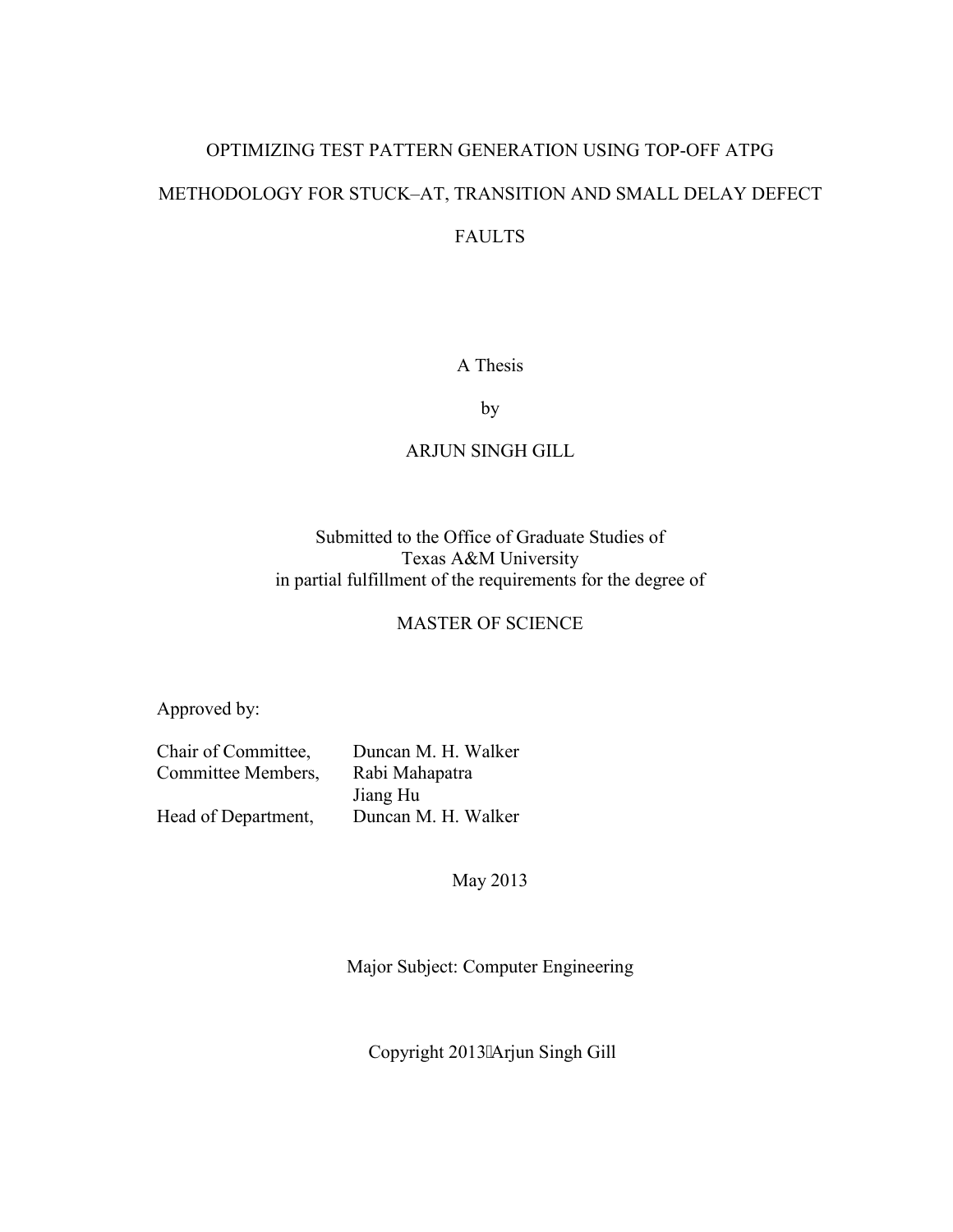## **ABSTRACT**

<span id="page-1-0"></span>The ever increasing complexity and size of digital circuits complemented by Deep Sub Micron (DSM) technology trends today pose challenges to the efficient Design For Test (DFT) methodologies. Innovation is required not only in designing the digital circuits, but also in automatic test pattern generation (ATPG) to ensure that the pattern set screens all the targeted faults while still complying with the Automatic Test Equipment (ATE) memory constraints.

DSM technology trends push the requirements of ATPG to not only include the conventional static defects but also to include test patterns for dynamic defects. The current industry practices consider test pattern generation for transition faults to screen dynamic defects. It has been observed that just screening for transition faults alone is not sufficient in light of the continuing DSM technology trends. Shrinking technology nodes have pushed DFT engineers to include Small Delay Defect (SDD) test patterns in the production flow. The current industry standard ATPG tools are evolving and SDD ATPG is not the most economical option in terms of both test generation CPU time and pattern volume. New techniques must be explored in order to ensure that a quality test pattern set can be generated which includes patterns for stuck-at, transition and SDD faults, all the while ensuring that the pattern volume remains economical.

This thesis explores the use of a "Top-Off" ATPG methodology to generate an optimal test pattern set which can effectively screen the required fault models while containing the pattern volume within a reasonable limit.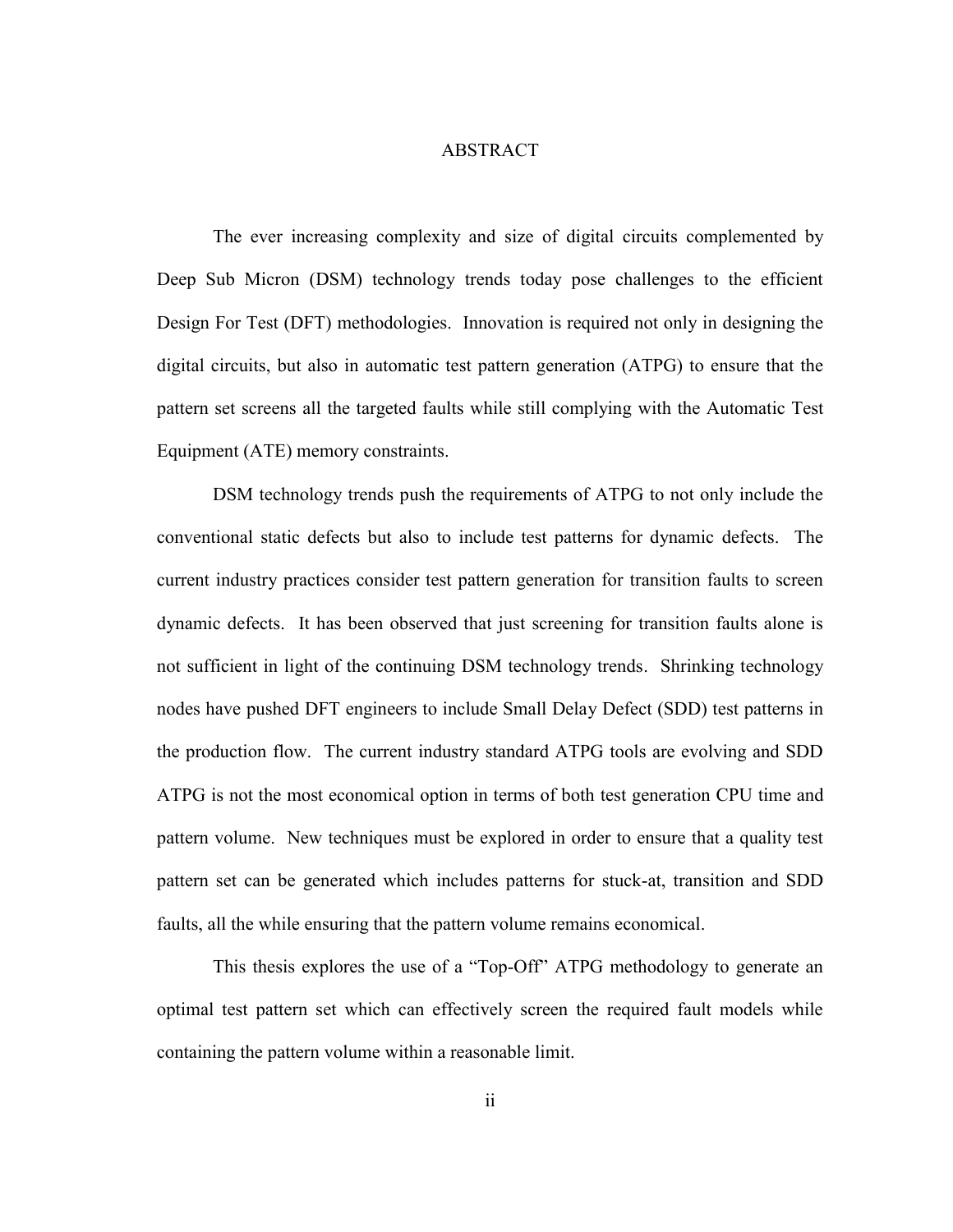# ACKNOWLEDGEMENTS

<span id="page-2-0"></span>I would like to thank my committee chair Dr. Duncan M. "Hank" Walker and my committee members Dr. Rabi Mahapatra and Dr. Jiang Hu for their guidance and support throughout the course of this research. I would also like to thank Tom Olsen who supported and guided me throughout my internship at Advanced Micro Devices, Inc. (AMD), Fort Collins, CO.

I am also thankful to my friends, colleagues and the department faculty and staff for making my time at Texas A&M University a great experience.

Finally, thanks to my mother for her encouragement, patience and love.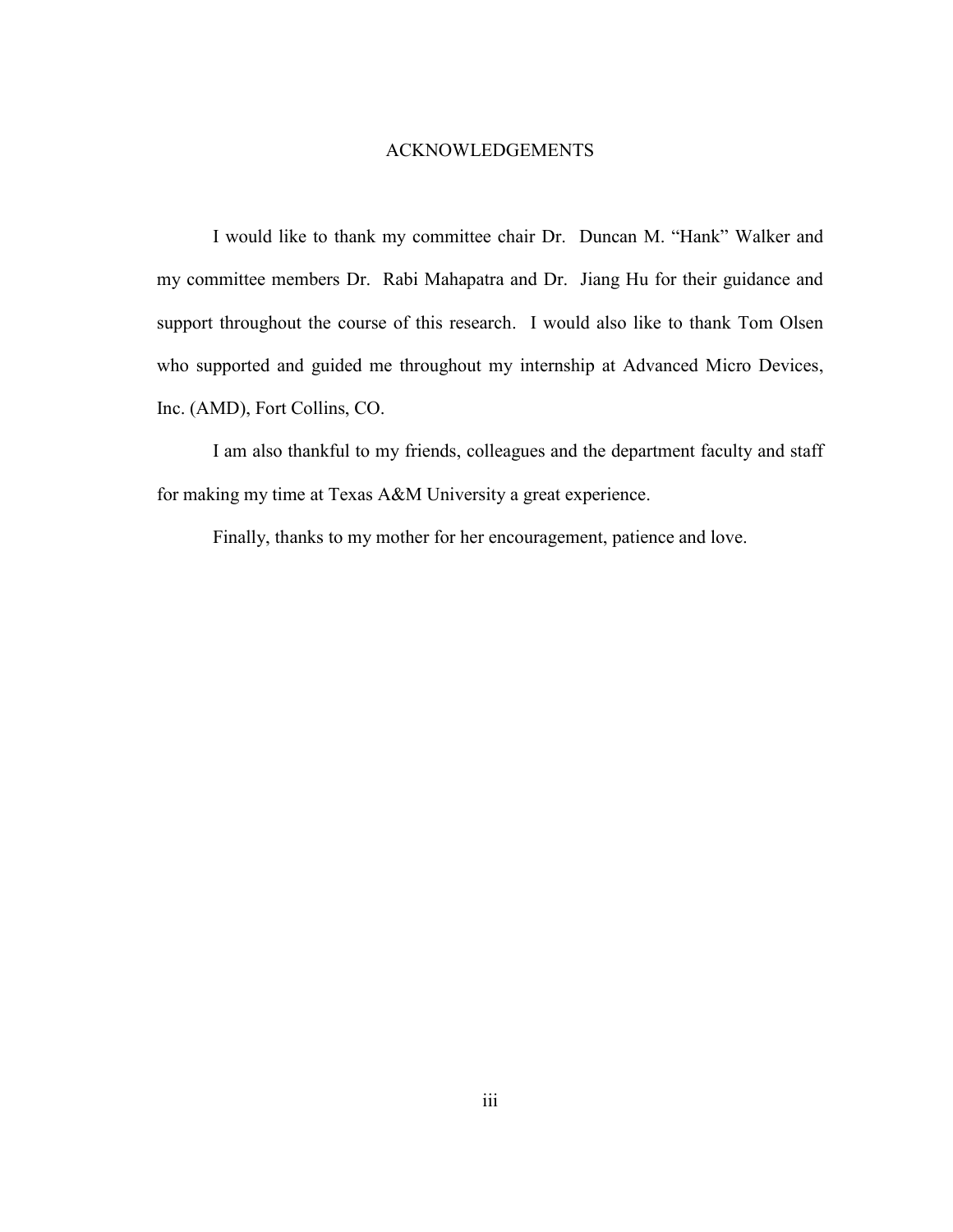# NOMENCLATURE

<span id="page-3-0"></span>

| ATPG        | <b>Automatic Test Pattern Generation</b> |
|-------------|------------------------------------------|
| <b>DFT</b>  | Design For Test                          |
| <b>SDD</b>  | <b>Small Delay Defect</b>                |
| <b>DSM</b>  | Deep Sub Micron                          |
| <b>VLSI</b> | Very Large Scale Integration             |
| ATE         | <b>Automatic Test Equipment</b>          |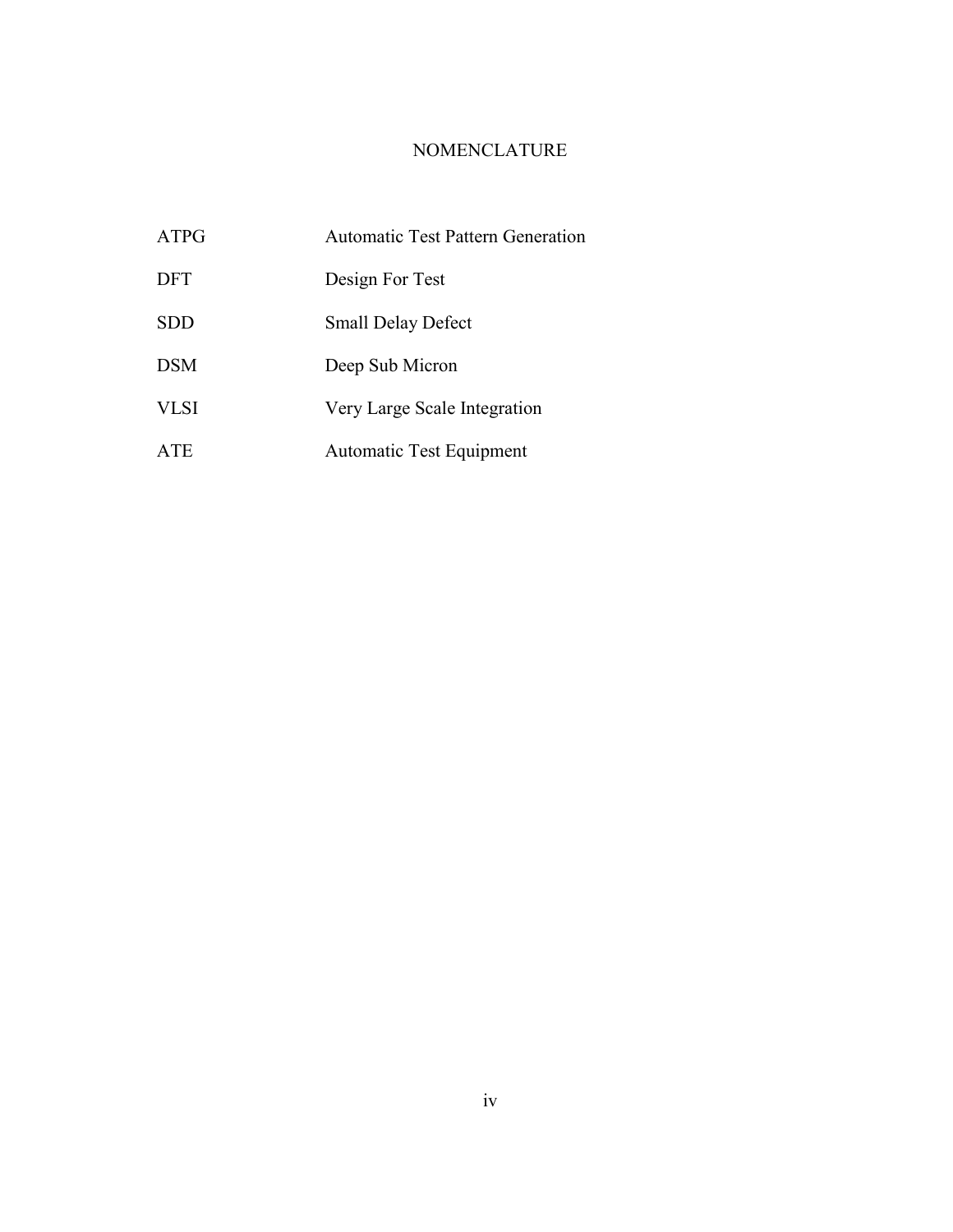# **TABLE OF CONTENTS**

<span id="page-4-0"></span>

| 3.3 AC Scan For Transition Faults - Shortcomings For SDD Detection  12 |  |
|------------------------------------------------------------------------|--|
|                                                                        |  |
|                                                                        |  |
|                                                                        |  |
|                                                                        |  |
|                                                                        |  |
| $\mathbf V$                                                            |  |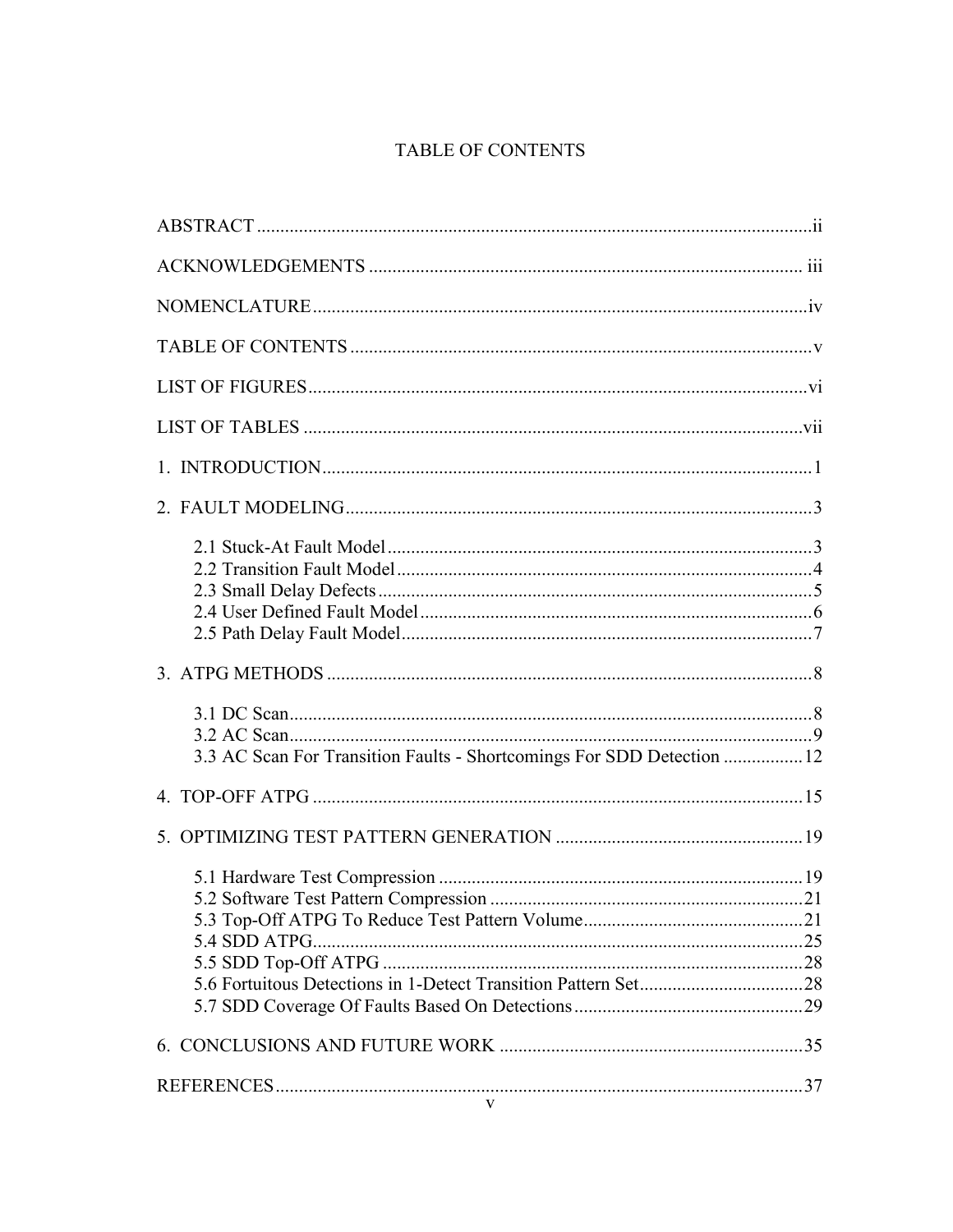# <span id="page-5-0"></span>LIST OF FIGURES

| Figure 11. Fortuitous Detections of the Faults in the 1-Detect Transition Pattern Set. 29 |  |
|-------------------------------------------------------------------------------------------|--|
|                                                                                           |  |
|                                                                                           |  |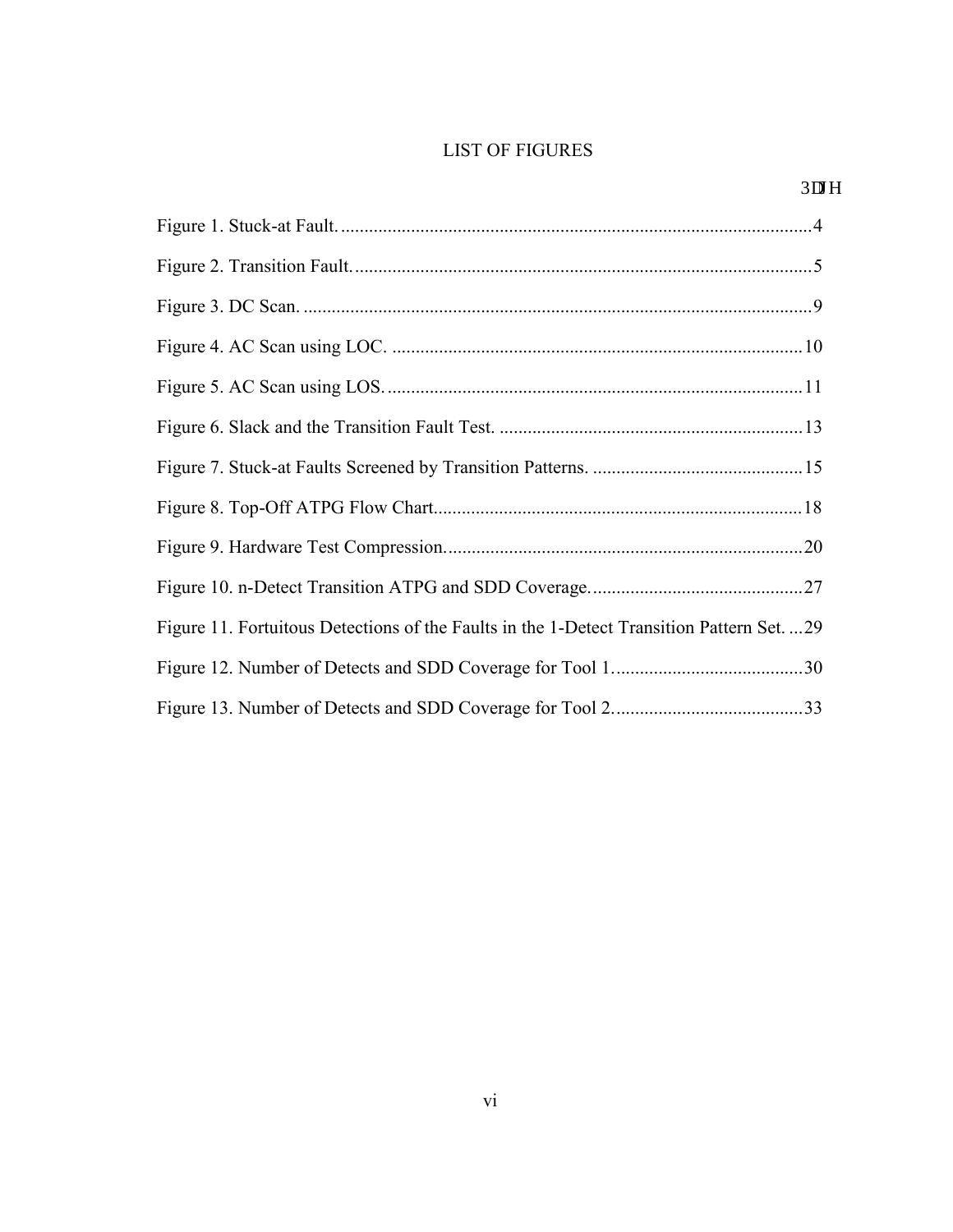# LIST OF TABLES

<span id="page-6-0"></span>

| Table 1. Results of the Top-Off ATPG methodology explained in Section 4. The             |
|------------------------------------------------------------------------------------------|
| Table 2. Traditional ATPG pattern count and test coverage. The values correspond to      |
| Table 3. Top-Off ATPG results for the design in hardware compression mode24              |
| Table 4. Traditional ATPG pattern count and coverage for the hardware compression<br>.24 |
| Table 5. Number of patterns for the two ATPG tools for different n-Detects.              |
| Table 6. SDD Top-Off ATPG results for the proposed methodology for Tool 1. 31            |
| Table 7. SDD Top-Off ATPG results for the proposed methodology on ATPG Tool 2.34         |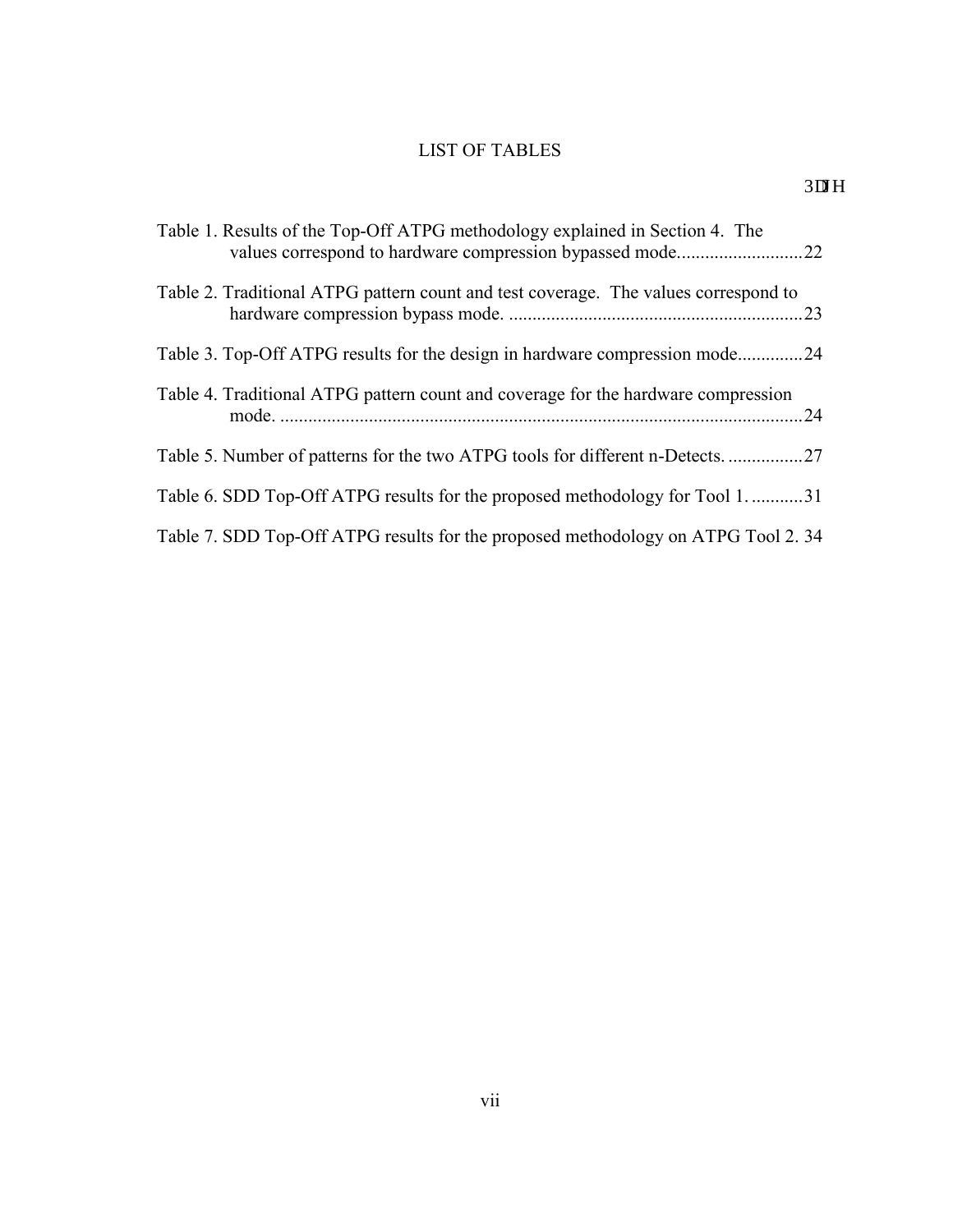# 1. INTRODUCTION

<span id="page-7-0"></span>Design for test (DFT) plays a vital role in the successful manufacture and shipment of defect free VLSI circuits. As technology nodes continue to push towards smaller feature sizes on chips, the size of circuits that can be accommodated on the silicon wafer have increased significantly [1][2][3][4][5]. This challenges the designers to come up with methodologies to test the digital circuits while addressing automated test equipment (ATE) memory constraints [3]. Typically all of the test patterns needed to test a chip design must fit into the ATE memory. If the pattern volume exceeds the tester memory, then we must re-load the tester memory with the remaining patterns while testing each chip, which will result in a large increase in test time and cost of the chip. This situation is clearly not desirable in today's competitive market.

The smaller feature sizes of today's technology nodes give rise to Deep Sub Micron (DSM) effects [1][2]. The result is that DFT engineers now need to address not only the traditional static defects, but also dynamic defects in the chip. A dynamic defect is the one that will cause the speed of the chip to be different than expected. Test patterns are shifted in and applied at relatively slow speed (known as *DC scan*) to screen out parts with static defects. *AC scan* or delay test is used to screen out parts with dynamic defects. Delay test plays a pivotal role in screening out the parts that fail to work at the specified and expected clock frequencies. The most popular dynamic defect model used today is the transition fault (TF) model. In a transition fault, the state of a logic node is slow to rise from a logic zero to a logic one, or fall from a logic one to a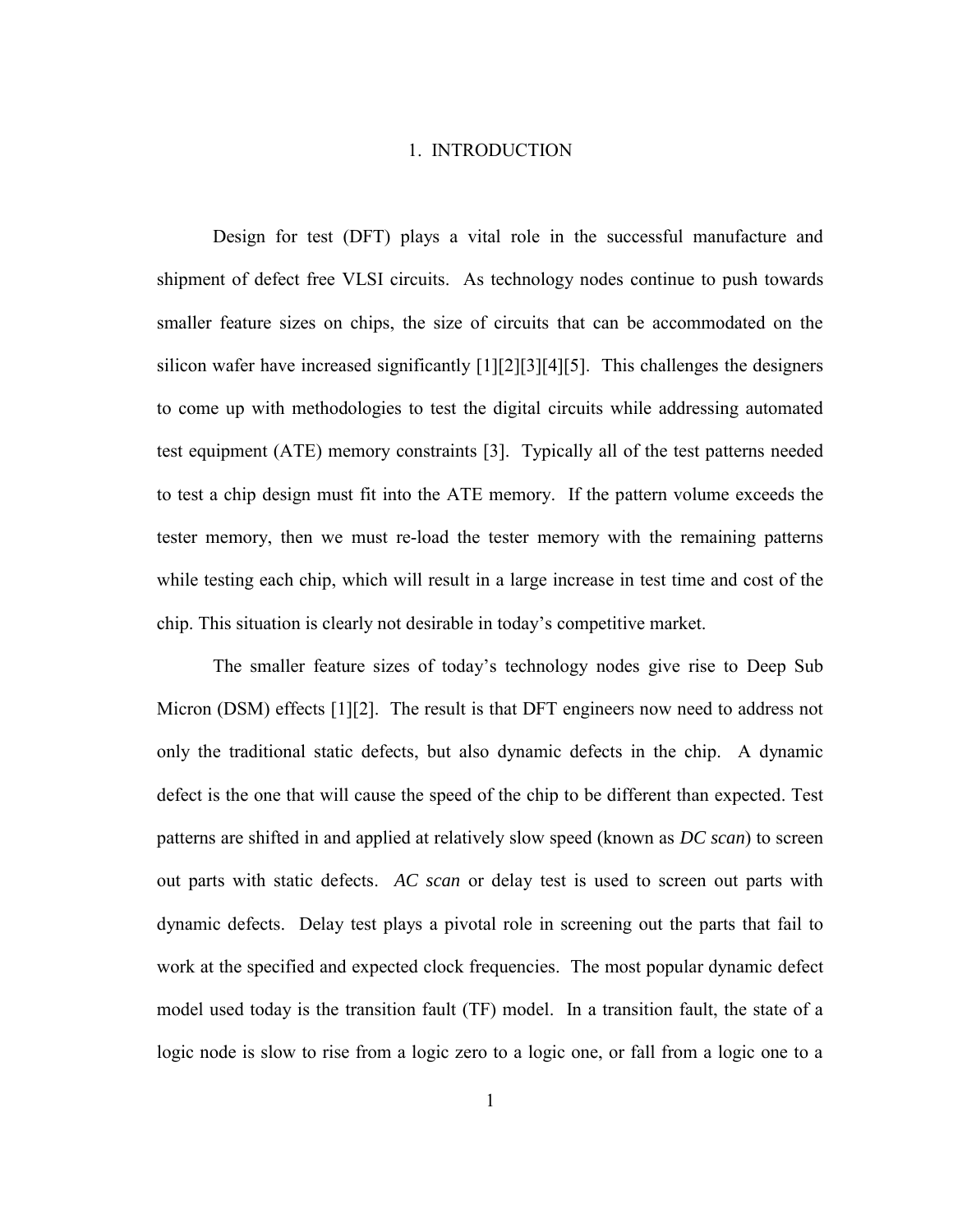logic zero [1]. It has been shown that the transition fault model was good enough to catch most dynamic defects, but today DSM effects have mandated the use of another fault model, called the Small Delay Defect (SDD) model [4]. SDD defects are small enough to escape capture by traditional transition delay fault test but are large enough to cause circuit failure. The cost of failures increases tenfold after each stage of testing starting from the wafer level, to package test, to system level test to field test, i.e. it is much more expensive to catch a failure in the field than it is to catch a failure at the wafer level [3]. It is thus desirable to catch as many defects as possible during wafer test. This implies that there is a need to screen out SDDs at wafer level test. To do so we need to include SDD test patterns in the production wafer test. At the same time we must ensure that the total test pattern volume meets the stringent ATE memory limits.

In this thesis we explore the options to optimize test pattern generation using Top-Off ATPG methodologies. A novel technique to do SDD Top-Off ATPG is also explored, which will result in an overall smaller test pattern volume while still having reasonable defect coverage.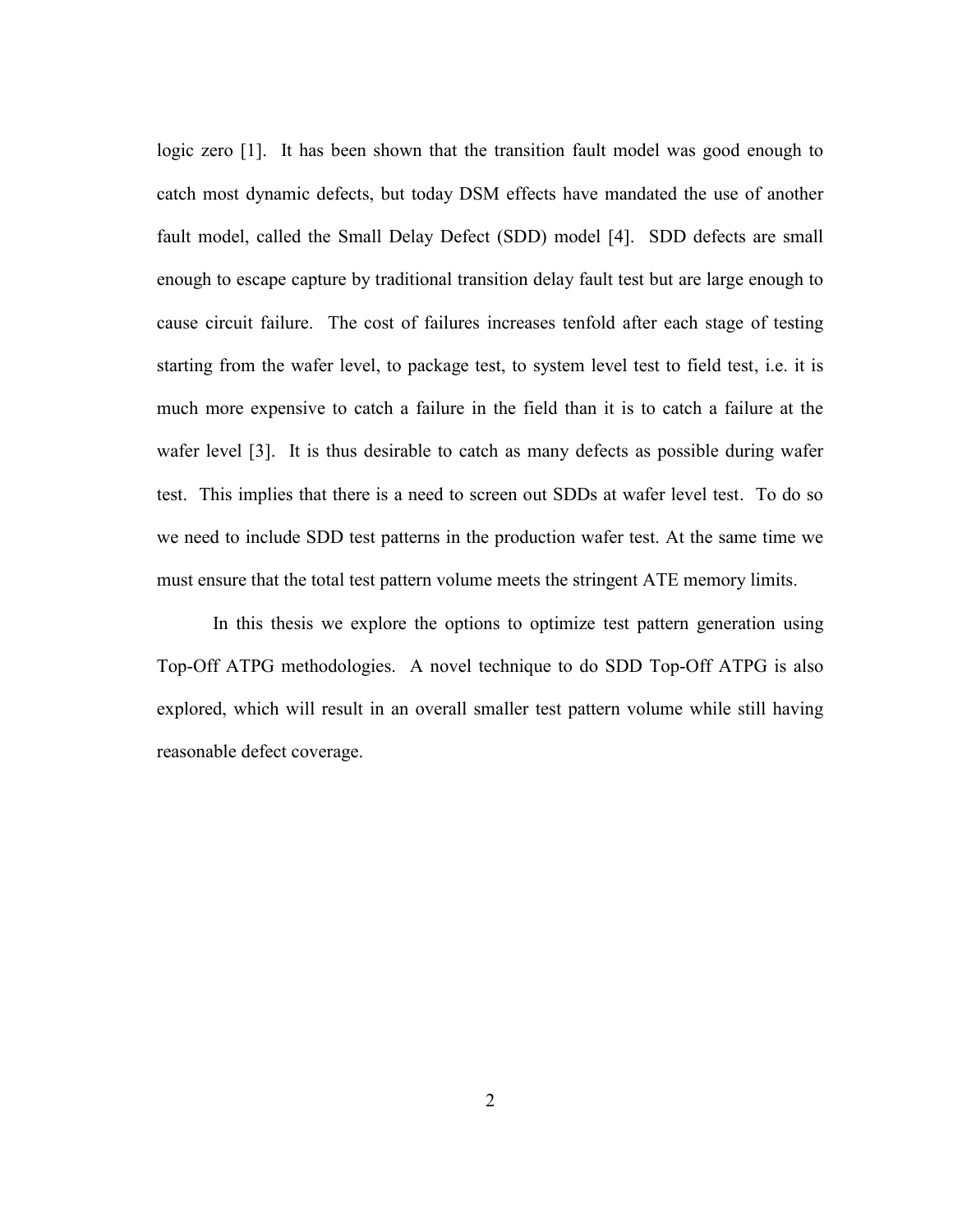# 2. FAULT MODELING

<span id="page-9-0"></span>A fault model is a logic level abstraction of the electrical behavior of a defect in an integrated circuit [1][3]. Various fault models are used to identify the static and dynamic defects in a circuit. The static defects are modeled by the stuck-at fault model while for dynamic defects, the fault models that can be used include transition, path delay, small delay defect, and dynamic bridging [3]. Typically a DFT engineer tries to target stuck-at faults for static defects and transition faults for dynamic defects. The terms *DC scan* for static defects and *AC scan* for dynamic defects is commonly used to designate the scan methodologies for detecting these defects. The term *scan* is used because the flip-flops and latches in a design are configured into shift registers for scanning test patterns in and test results out of the chip.

## *2.1 Stuck-At Fault Model*

<span id="page-9-1"></span>A stuck-at fault model is one which results in a logic node constantly maintaining a state without being affected by the surrounding state of the design. This means that a node stuck-at-zero (SA0) will stay at logic value zero regardless of the state of the surrounding nodes and a node stuck-at-one  $(SA1)$  would stay at logic value one regardless of the state of the surrounding nodes. The stuck-at faults can arise due to many reasons. If a node is shorted to the ground (GND) rail of the chip, it results in a SA0 fault, while is the node is shorted to the VCC rail of the chip, a SA1 fault results. Figure 1 shows the effect of a stuck-at fault on a circuit.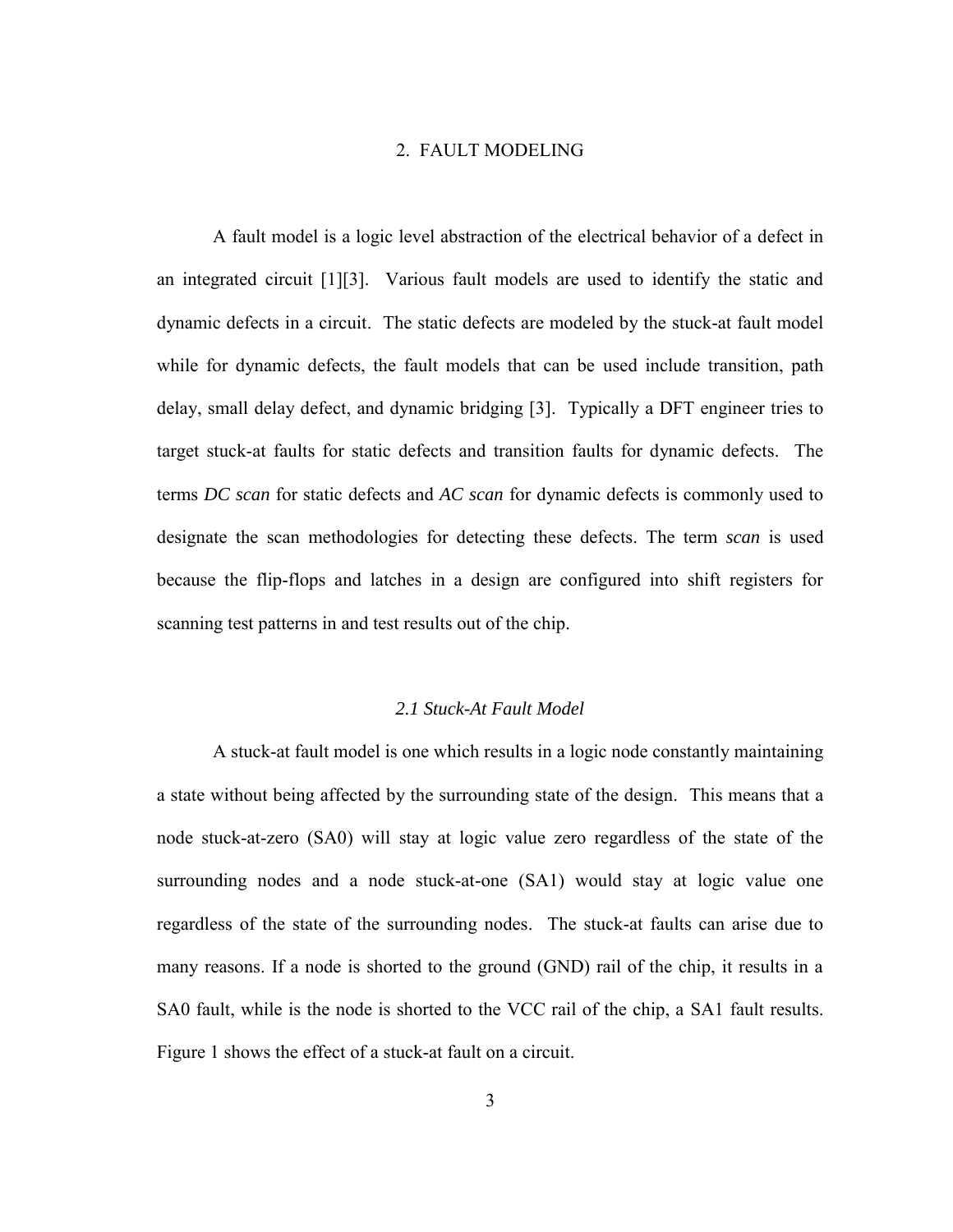

**Figure 1.** Stuck-at Fault.

<span id="page-10-1"></span> Figure 1 shows the node which has been shorted to ground having a permanent stuck 0 on it. This stuck-at-0 will result in the output stuck-at -1 regardless of the inputs.

# *2.2 Transition Fault Model*

<span id="page-10-0"></span>A transition fault is used to model dynamic defects in a chip. If a node fails to change its state within the stipulated amount of time then we say that there is a transition fault at that node. The transition can be from a logic 0 to 1 (slow-to-rise transition fault) or from a logic 1 to 0 (slow-to-fall transition fault). A transition fault is assumed to be large enough that it is detected on any propagation path through the fault site. Transition faults can occur for various reasons: inconsistent wire length, on chip process variation, change in doping, resistive short or resistive open [3]. Transition fault test generation is well developed in the industrial ATPG tools, building on top of stuck-at test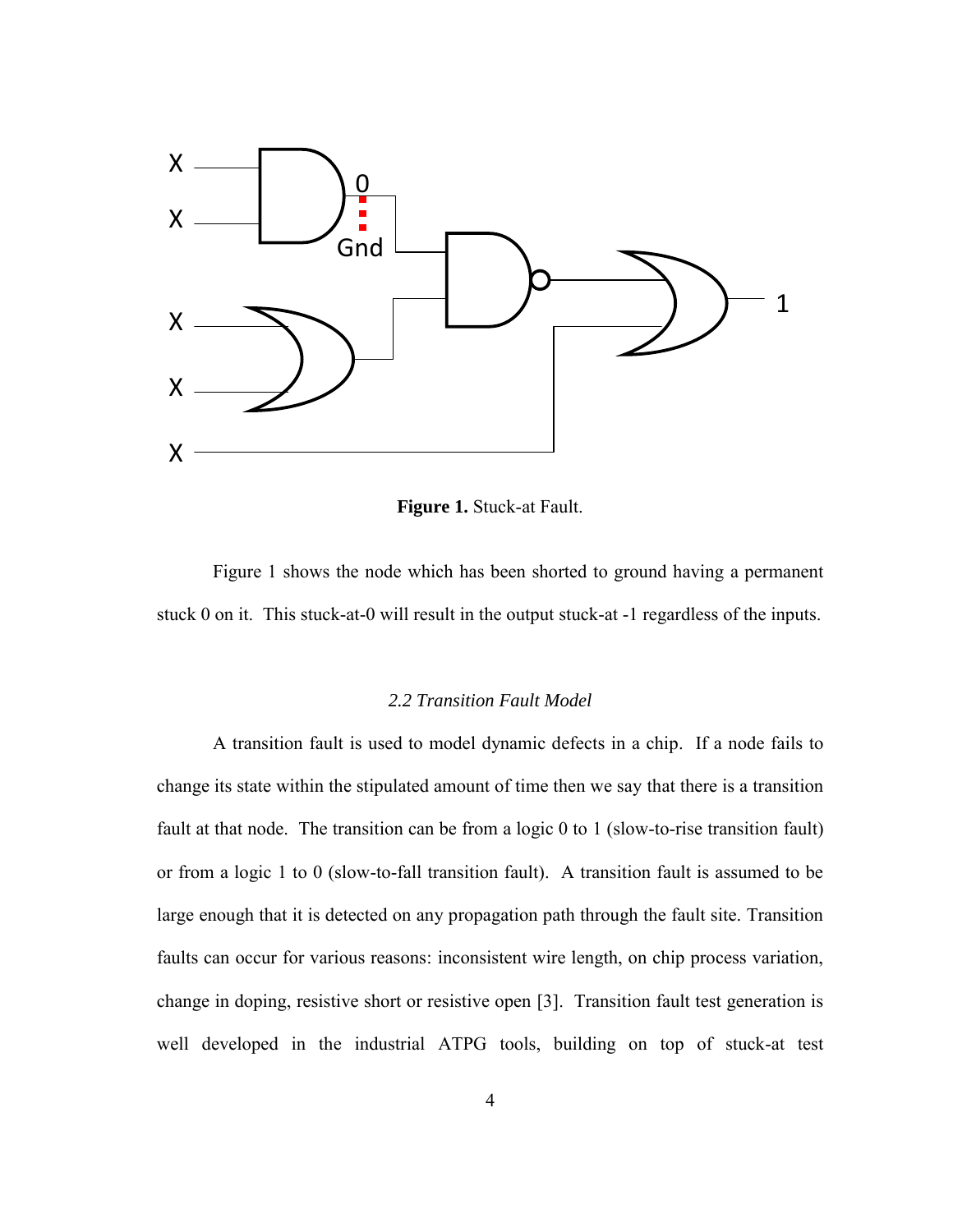infrastructure, and is the most popular method employed to screen out delay defects [1]. Figure 2 shows the effect of a slow-to-fall transition fault on a circuit.



**Figure 2.** Transition Fault.

<span id="page-11-1"></span> Figure 2 shows a slow-to-fall (STF) transition fault on a node will delay the falling output transition sufficiently that it is not captured within the stipulated clock period of the design. This will cause errors in the operation of the chip.

# *2.3 Small Delay Defects*

<span id="page-11-0"></span>Small delay defects are a type of delay defect that is smaller than transition faults and often not caught by transition test patterns [4]. They may then cause field failures. They may occur on a critical path (a path which limits circuit speed), but this path is not tested by transition fault patterns. This defect will then only be detected in the field. The DSM effects exhibited by today's technology nodes have made designers give more importance to SDD screening than compared to the past. SDD ATPG is still not as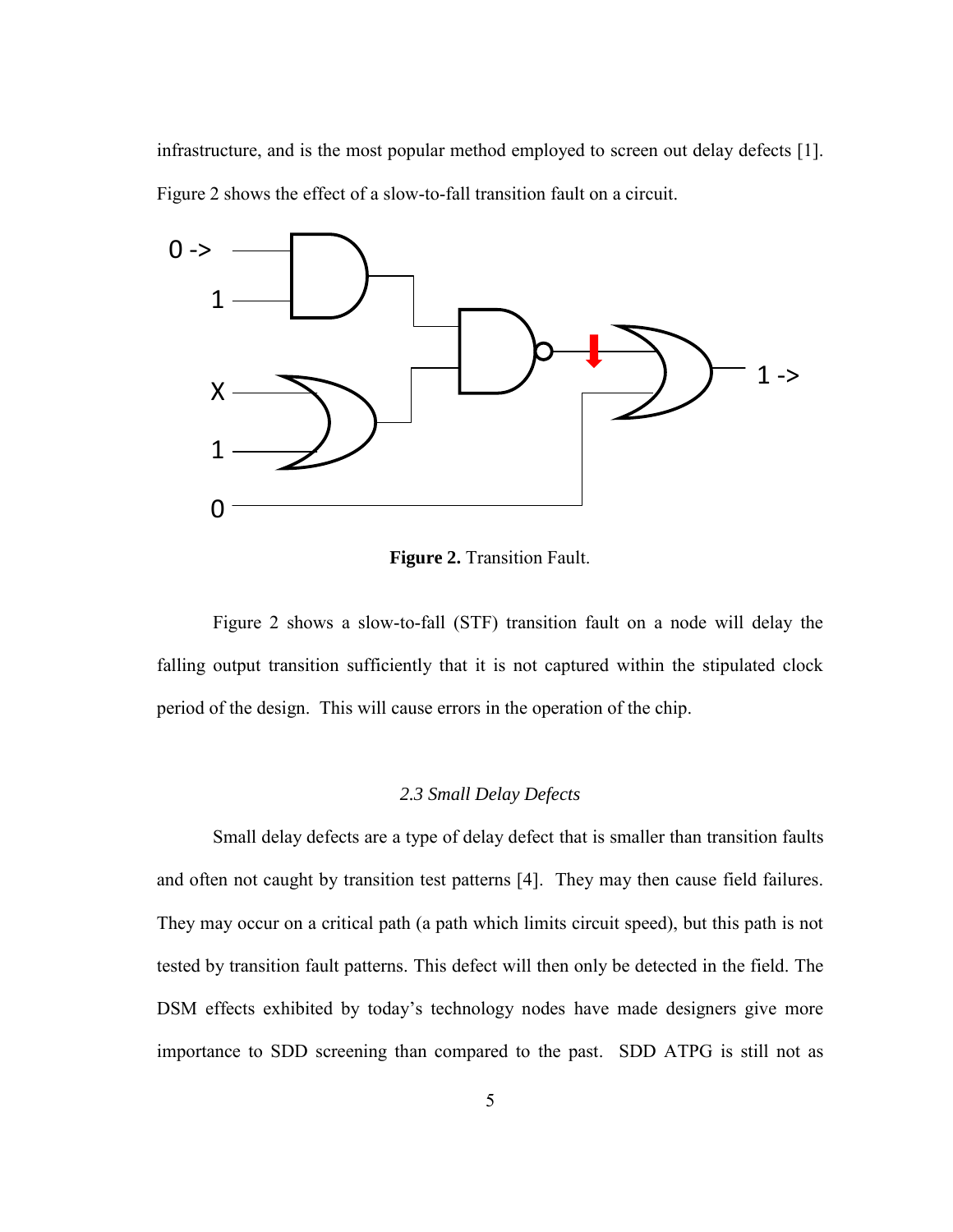developed as transition fault ATPG and is very expensive in terms of test generation CPU time and pattern volume. There is a need to come up with better ways to target these SDD faults without inflating the pattern count to impractical levels.

## *2.4 User Defined Fault Model*

<span id="page-12-0"></span>The User Defined Fault Model (UDFM) is an option provided by commercial ATPG tool vendors for users to define the tests that they want to apply at the boundary of logic cells [6][7]. Each design firm uses their own preferred cells and the cell internal structures are not standard throughout the industry. The cell internals are modeled at the gate level by the ATPG tool. Faults on this internal model can be targeted by the ATPG tools. However, the internal model does not necessarily match the internal physical structure of the cell, and this internal structure may be different for different cells implementing the same function, and so having the same model. As a result, testing the internal model may miss defects on the cell internal structure. To effectively target the cell internal defects, the commercial ATPG tools have the option for the user to designate tests that they want to apply to the cell boundary. These tests are described by the UDFM. The ATPG tool reads in a UDFM file, which guides the tool to apply the right tests at the boundary of the cell, thereby targeting cell internal defects. The UDFM files are generated in a preprocessing step by the cell library developers, using circuit simulation to accurately model cell behavior in the presence of defects, such as resistive shorts or opens. The UDFM ATPG can target either static or dynamic defects, using the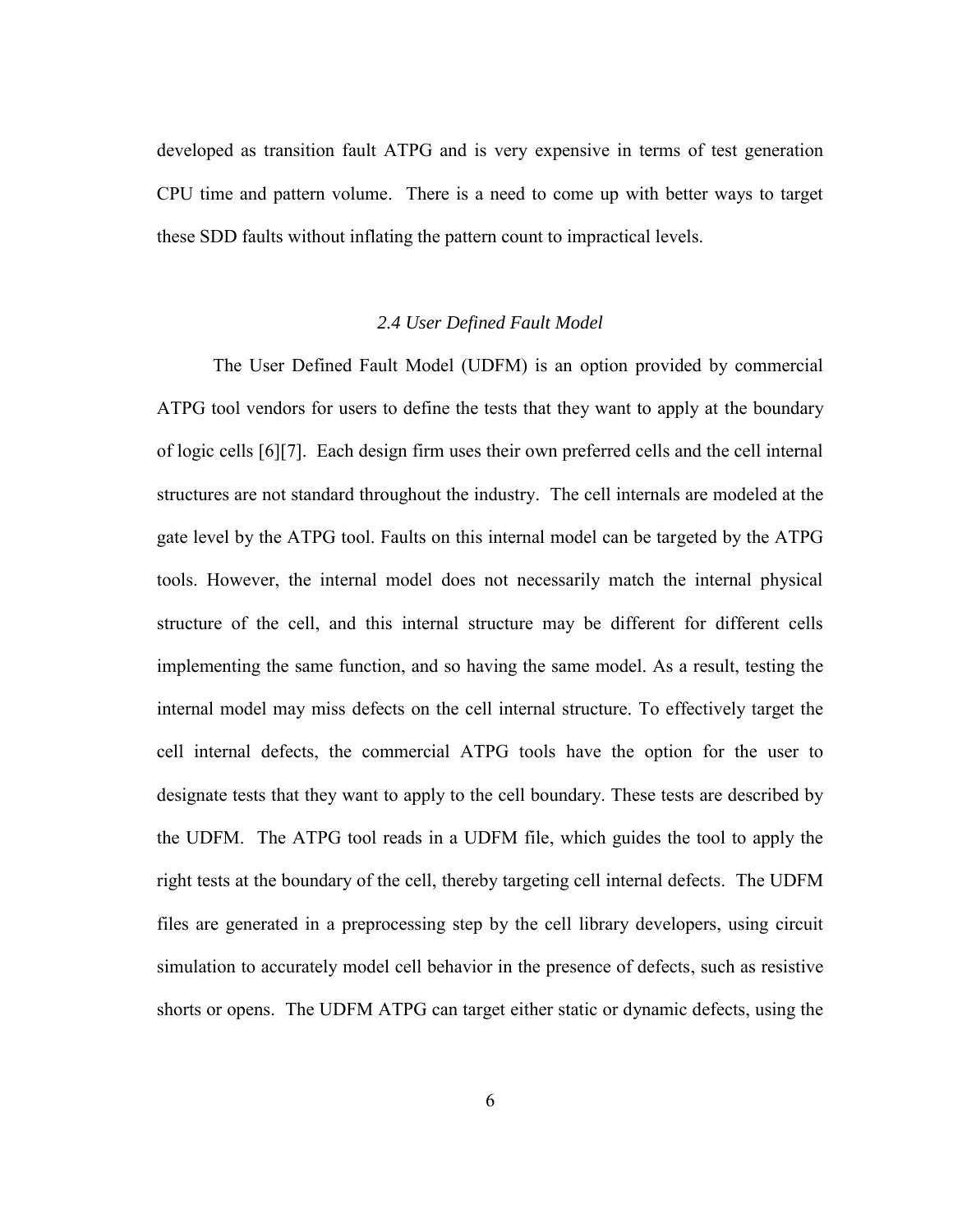existing stuck-at fault and transition fault ATPG infrastructure. UDFM test is also called Cell Aware ATPG [7].

#### *2.5 Path Delay Fault Model*

<span id="page-13-0"></span>The path delay fault model, like the transition fault model, is used to model dynamic defects in a chip [8][9]. Unlike the transition fault model, which tries to catch a dynamic defect at a node, a path delay fault catches the dynamic defect on a path in the chip. Transition fault ATPG is much faster than path delay ATPG, and builds on stuckat fault ATPG. The path delay fault ATPG requires a separate infrastructure to incorporate timing information. Path delay fault ATPG is fundamentally more difficult than transition fault test, since it is targeting the longest paths, rather than any path through a fault site. Due to the high path delay fault test generation time, transition fault model is the primary delay test used today, with path delay test limited to the longest paths in the design.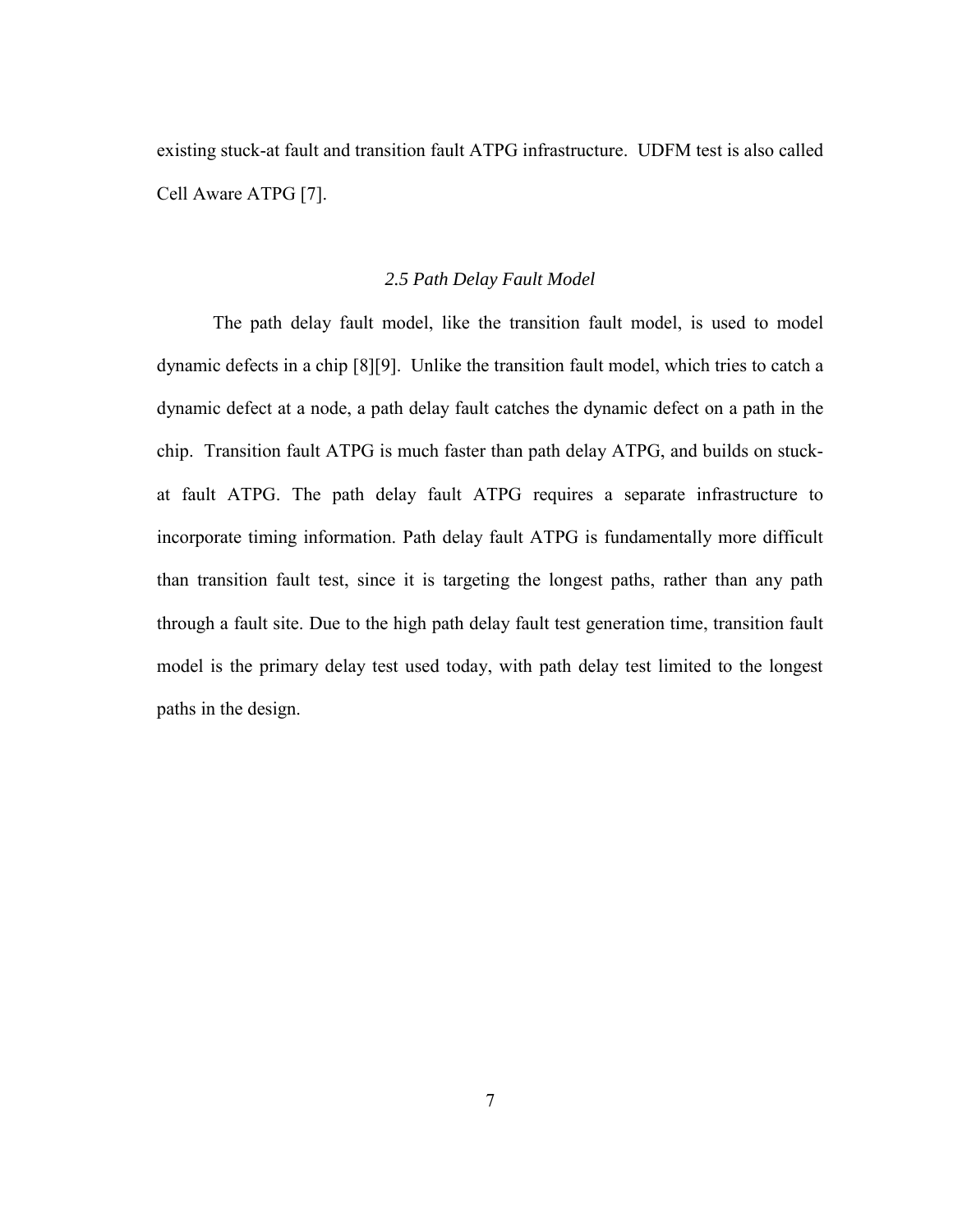# 3. ATPG METHODS

<span id="page-14-0"></span>The common terms used to designate the ATPG methodologies are *DC scan* for detecting static defects and *AC scan* for detecting dynamic defects.

# *3.1 DC Scan*

<span id="page-14-1"></span>DC scan involves loading the scan chains with a test pattern to bring the circuit nodes to designated values. Then once the scan enable goes low, returning the flip-flops to functional operation, a capture pulse is employed to capture the response of the circuit in the flip-flops. These values can then be scanned out while the next test pattern is scanned in. In this way, the DC scan tests ensure that the circuit is free of static defects and all the nodes in the circuit can be brought to the required static states for each test. DC scan is used to apply stuck-at fault tests or low-speed stuck-at-open or bridge fault tests. Figure 3 shows the sequence of signal transitions done for DC scan.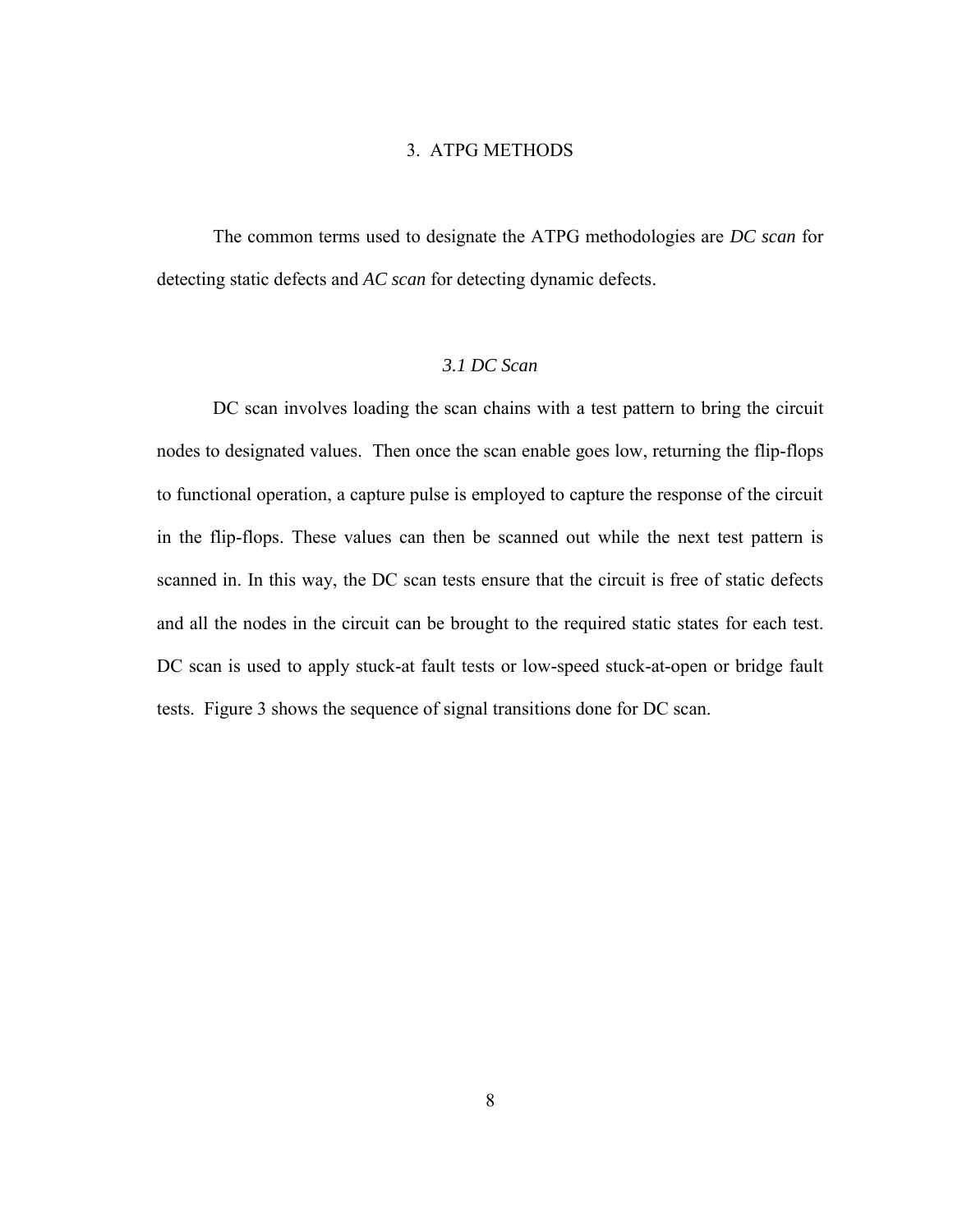

**Figure 3.** DC Scan.

<span id="page-15-1"></span> Figure 3 shows the DC Scan test where a clock pulse is used to capture the state of the design. DC scan is used for static defects since only the state of the design can be captured, i.e. if all the output nodes are at their required logic values for the particular test.

# *3.2 AC Scan*

<span id="page-15-0"></span>AC scan is used to detect any dynamic defects in the circuit. The AC scan ensure that transitions are able to propagate to the required nodes within the specified amount of time. If they are late, then there is a dynamic defect in the chip and the chip will not function at the rated clock frequency. The two popular AC scan methodologies are Launch On Shift (LOS) and Launch On Capture (LOC).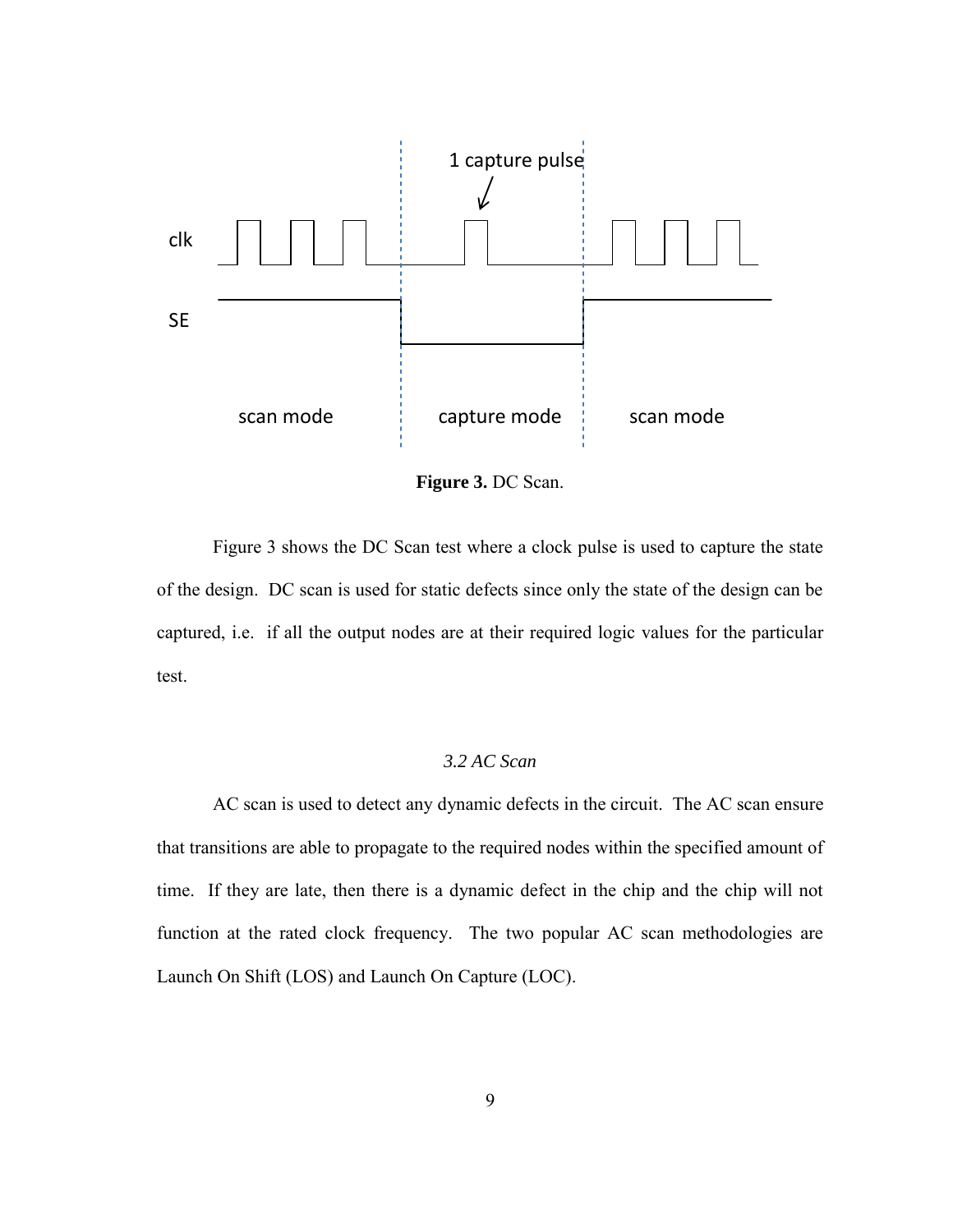## **3.2.1 Launch On Capture (LOC)**

In LOC, the scan chains are first loaded with the test pattern that initializes the design to launch the required transitions. Once the initialization is done, then two atspeed clock pulses are applied to the design. The first pulse launches the input transitions to the circuit and the second pulse captures the output transitions at the flipflops. The captured result can then be scanned out to determine if any dynamic defects are present in the design. Figure 4 shows the LOC scan waveforms. The two at-speed capture pulses happen in the functional/capture mode of the design with the scan enable (SE) low. In LOC the functional path is used to generate the transitions.



**Figure 4.** AC Scan using LOC.

<span id="page-16-0"></span> Figure 4 shows the AC Scan using LOC where two capture pulses are used, the first one launches transitions into the circuit and the second pulse captures the output transitions. If the output transitions do not make it to the target flip-flops in time, then a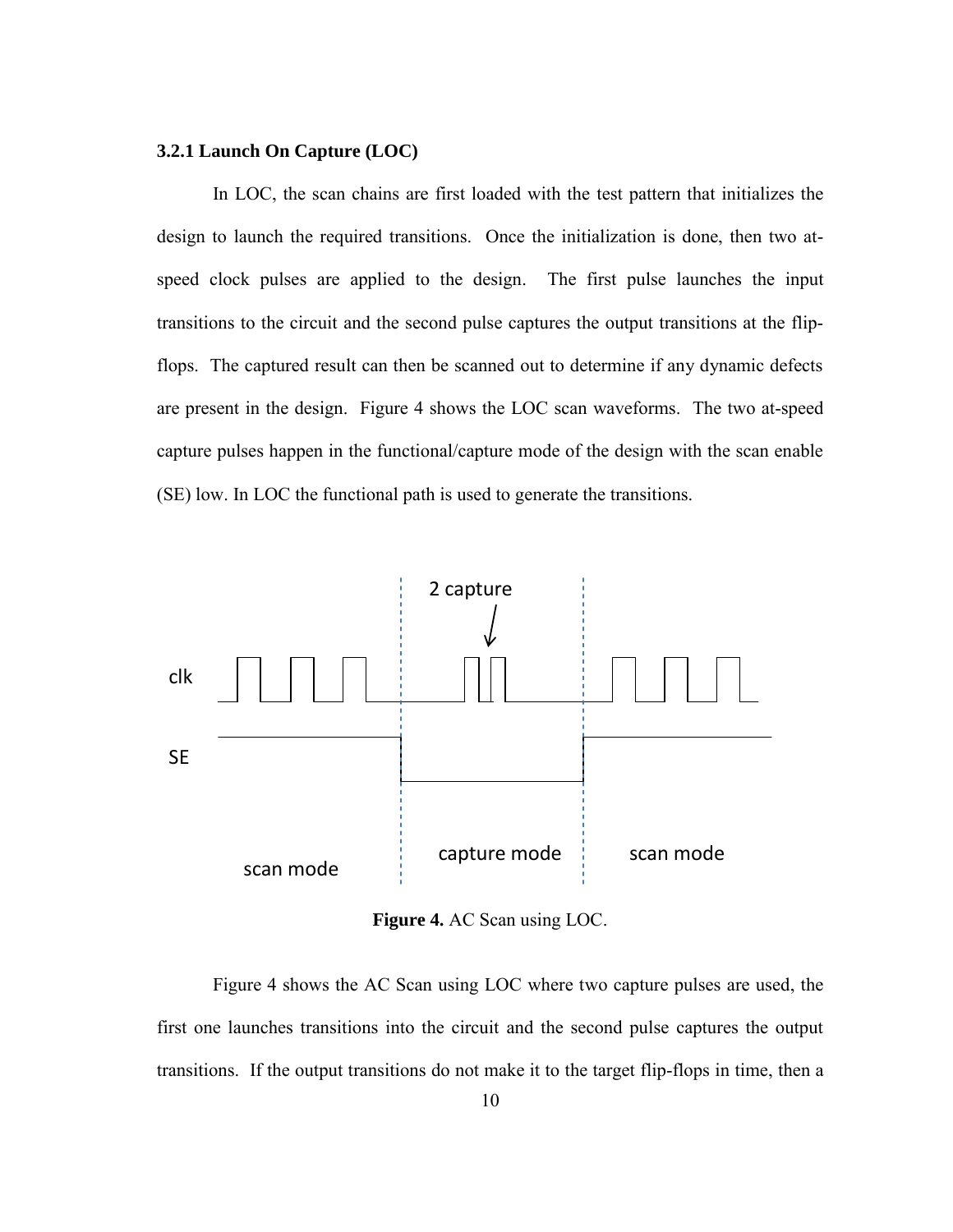defect has been detected, which causes the circuit to operate at lower than its rated speed.

#### **3.2.2 Launch On Shift (LOS)**

In LOS, the last shift cycle is used to launch the transitions into the circuit. Once the transitions have been launched, an at-speed capture pulse is used to capture the response of the design. The result is then scanned out to determine if there are any dynamic defects present in the chip. In this case only one capture pulse is used in the functional/capture mode of the design with the scan enable (SE) set to 0. Figure 5 shows the functional waveforms of the LOS scan. LOS uses the shift path to generate the transition.



**Figure 5.** AC Scan using LOS.

<span id="page-17-0"></span> Figure 5 shows the AC scan using LOS. Here to launch the transitions the last shift pulse of the clock is used. After applying the launch pulse the scan enable (SE) is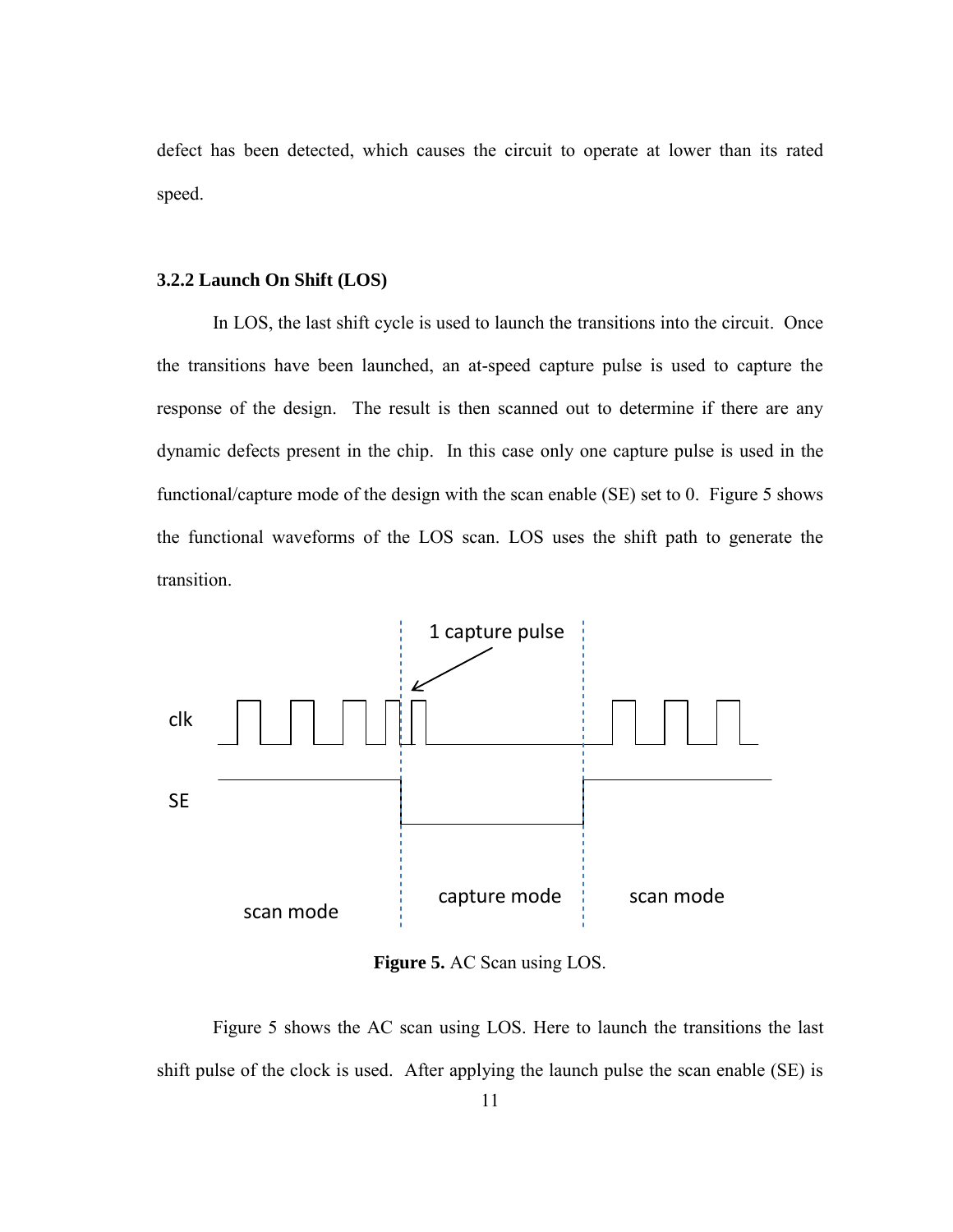set low and the design comes in the functional/capture mode. The effect of the input transitions is then captured by an at-speed capture pulse. If the transitions failed to reach the target flip-flops before the at-speed capture pulse then we can say that the design is not working at the rated frequency and the AC patterns have failed.

In LOS, the first launch pulse comes in the scan mode of the design. This gives the ATPG tool total control over all the scan flops in the design. LOS test is therefore usually easy to generate. In contrast, LOC tests require one sequential test cycle, and so require more CPU time to generate. In general, LOS tests can target more fault sites than LOC tests, although these extra sites are functionally-redundant.

The scan enable signal has to go to all the scan flops in the design. This leads to a heavy capacitive load on this signal, similar to the global clock. The LOS tests require the scan enable to transition at speed, which involves overhead of routing, power, and extra design effort to compensate for the heavy load on the scan enable signal. In LOC the scan enable need not transition at speed, which means timing goals are easier to meet for LOC, and the extra design effort required by LOS is not needed. For this reason, LOC test is used for most high-speed designs.

# *3.3 AC Scan For Transition Faults - Shortcomings For SDD Detection*

<span id="page-18-0"></span>Transition fault ATPG is the preferred method used by designers to detect dynamic defects since it is fast and effective. Transition fault test generation is well developed in the commercial ATPG tools. However, transition fault ATPG is inefficient when it comes to screening out Small Delay Defects [4]. A transition fault test involves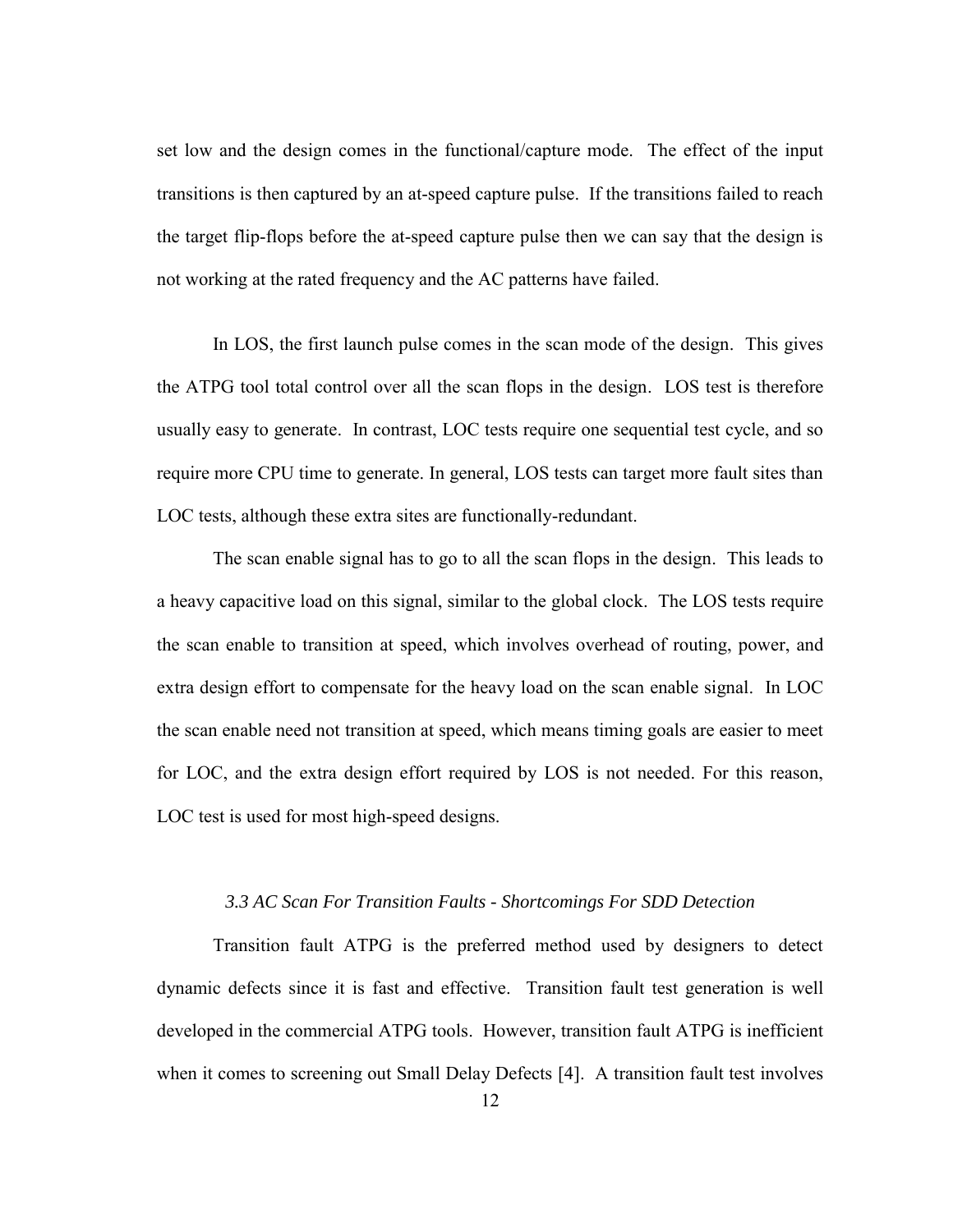launching and capturing the transition at the rated speed of the circuit. The rated speed of the circuit is determined by the slowest paths in the circuit, which means many paths in the circuit have a certain amount of timing slack in them, and the transition fault ATPG may propagate the test along one of these shorter paths. If an SDD was present at the target fault site, but was smaller than the timing slack of the chosen path, then it would escape detection. In order to ensure detection, the longest path through the SDD fault site must be tested. Figure 6 explains the effect of slack on the transition fault test path and the SDD fault escape.



**Figure 6.** Slack and the Transition Fault Test.

<span id="page-19-0"></span> Figure 6 explains the relationship between the slack and Transition Fault Test. In this example, the slow-to-fall transition fault can be targeted by three different paths A,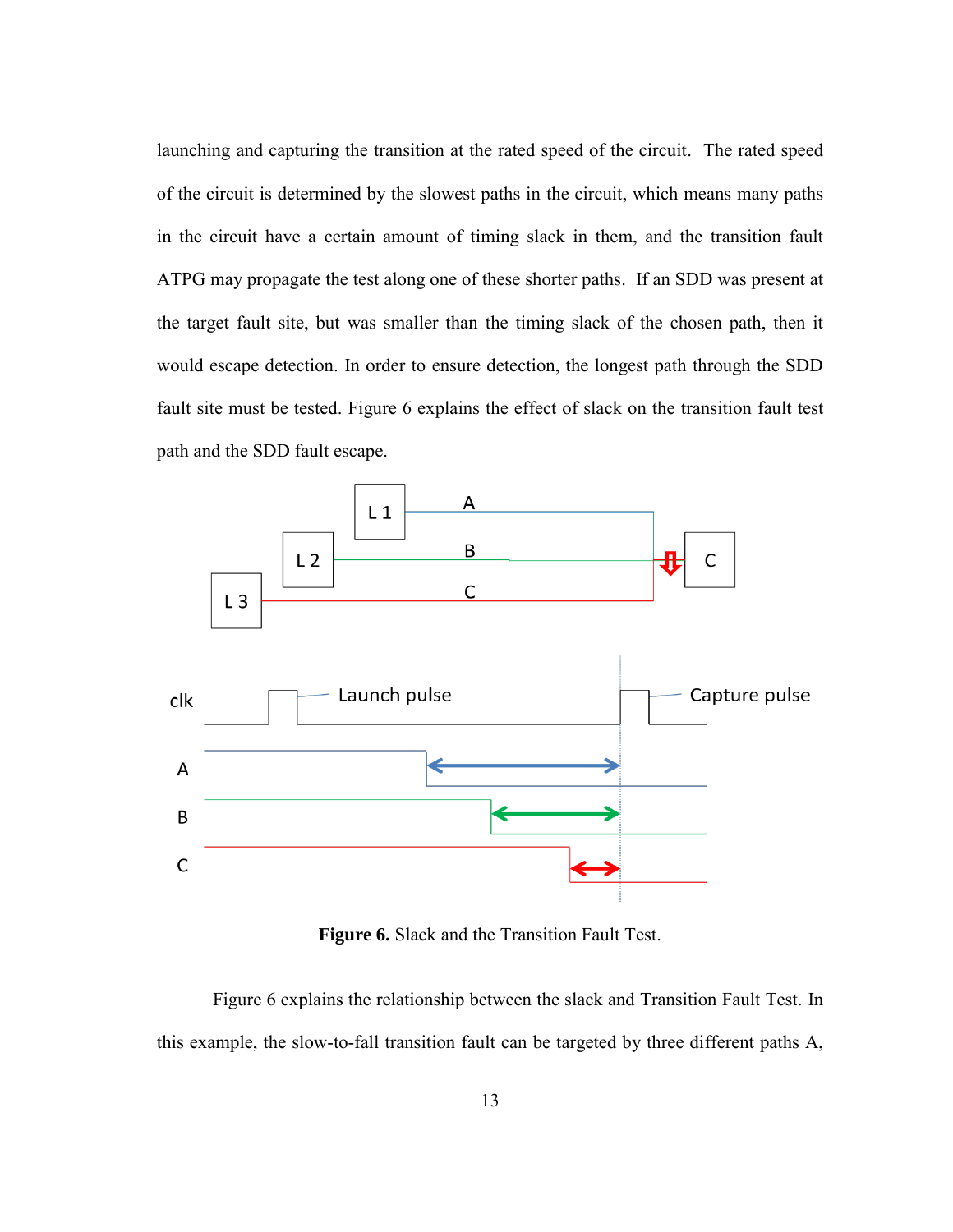B and C. The transitions arrive time at the capture flop will depend on the length of the target path. Path A has the highest slack and thus the greatest chance that if there was a SDD present, then the delay caused by the SDD would not be enough to cause a failure. Path C is the longest path with minimal slack and least probability of letting a SDD escape.

Another reason transition fault ATPG is not suitable for SDD screening is that the Transition fault ATPG algorithm will try and find the easiest/fastest solution to launching a transition at a node. It cannot be guaranteed that the path chosen by the tool will be the longest or the most optimal. So if a node can be targeted by multiple paths, transition fault ATPG will try and target it through a short path, which results in larger slack on the path, resulting in poor SDD screening.

Commercial ATPG tools today are now able to target SDD faults through specific algorithms which ensure that the transition faults are targeted through long paths and thus the chances of SDD faults escaping due to slack on the paths is reduced. This is called Timing Aware ATPG [9]. The SDD (Timing Aware) ATPG is quite expensive in terms of CPU time and pattern volume [4]. There is a need to come up with ways to do SDD ATPG without increasing the pattern count to impractical levels.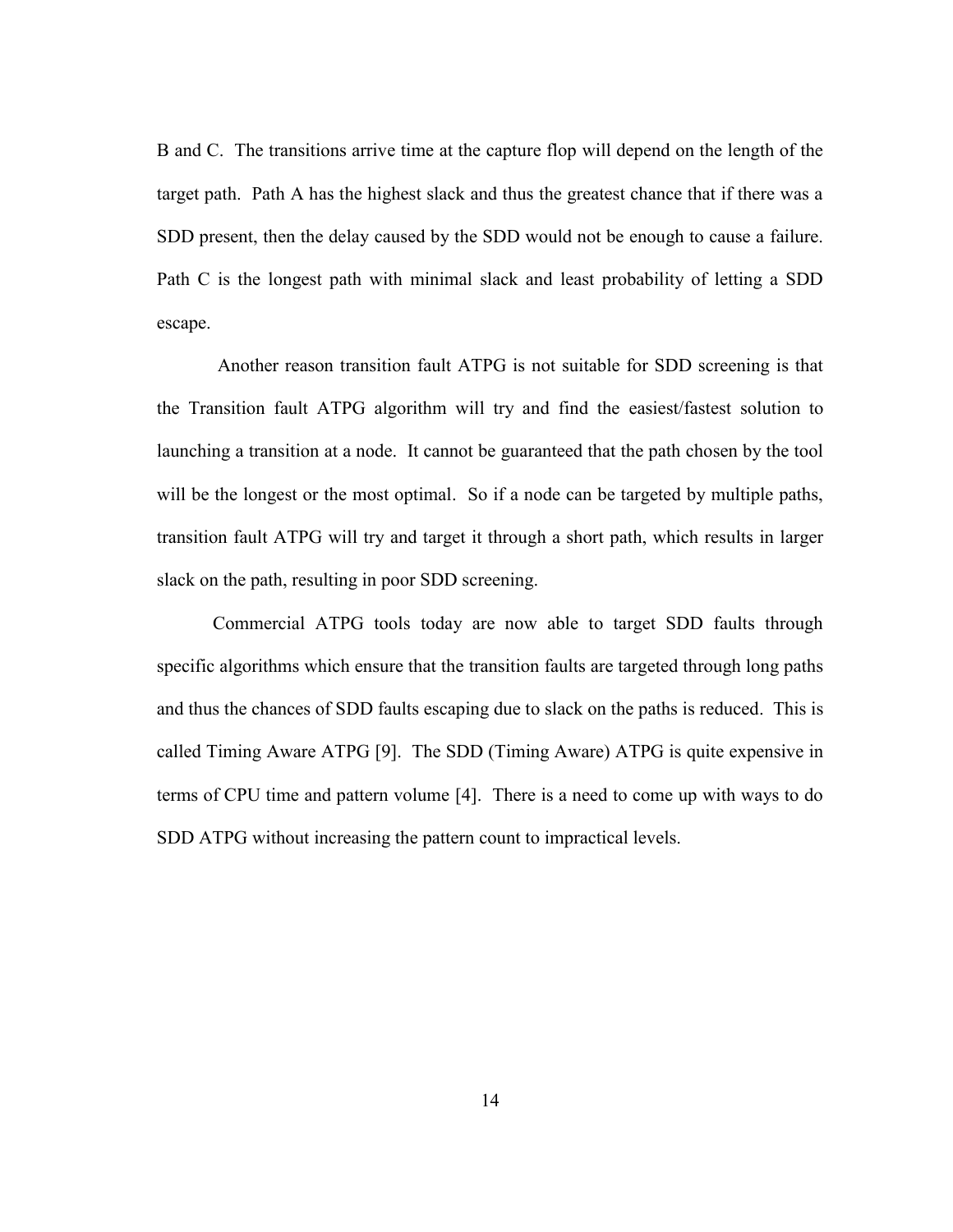# 4. TOP-OFF ATPG

<span id="page-21-0"></span>As explained in Section 3.3, AC scan for transition faults will try to launch a transition at the targeted node and then capture the resulting output transition. This means that the node goes through a transition of 1 to 0 for a slow-to-fall transition fault. If there happened to be a stuck-at-0 fault on that node, then the transition would fail to occur (Figure 7).



**Figure 7.** Stuck-at Faults Screened by Transition Patterns.

<span id="page-21-1"></span> Figure 7 demonstrates the effect of Stuck-at faults on Transition patterns. The presence of the stuck-at fault on the path of the transition path will prevent the transition from occurring at the target node. This will cause the transition pattern to fail and detect the presence of the stuck-at fault.

 This means that transition test patterns will fortuitously screen some stuck-at faults. If we identify the stuck-at faults that are screened by transition test patterns, then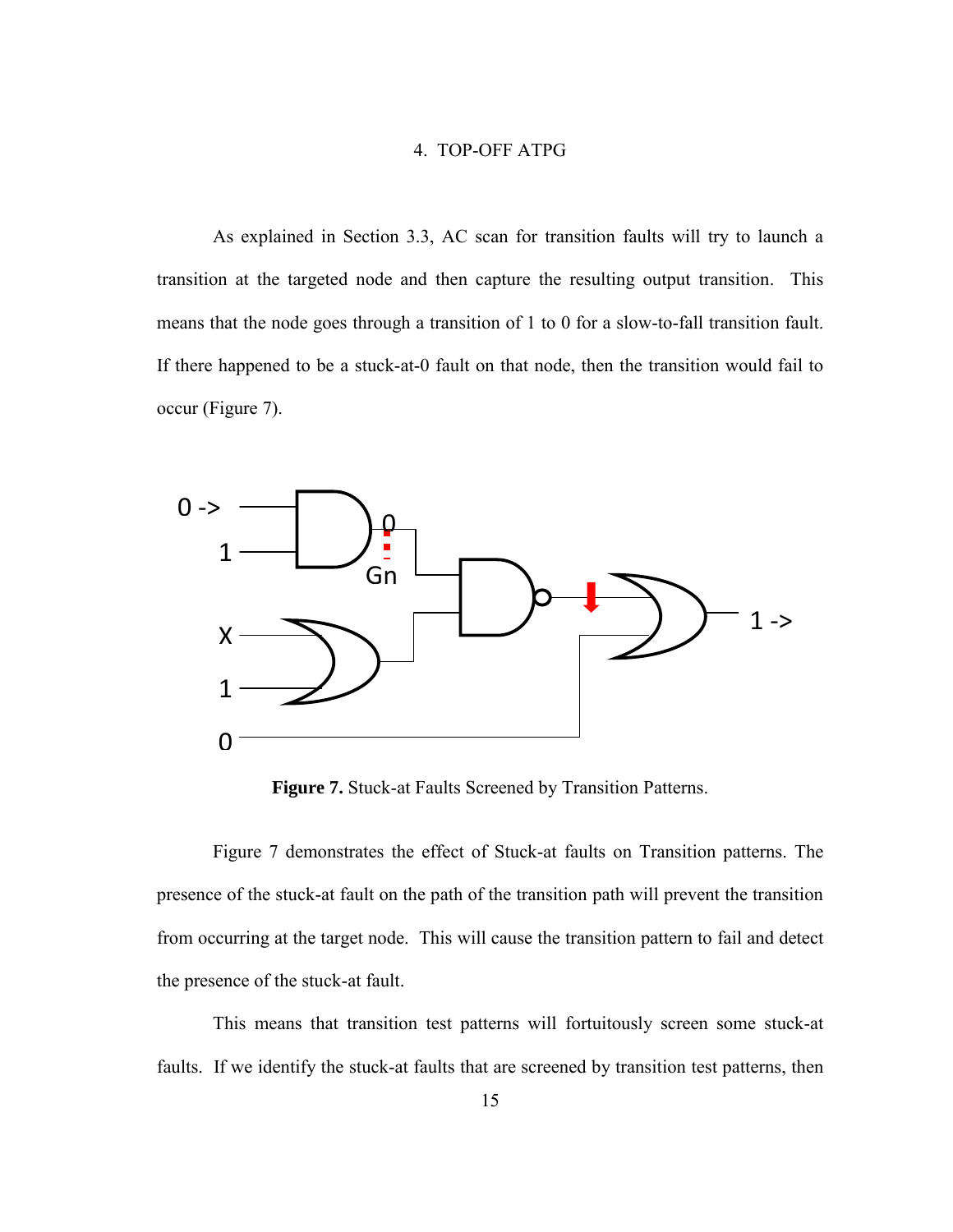we need not generate test patterns for these stuck-at faults. To identify the stuck-at faults detected by transition fault patterns, we need to fault simulate the transition test patterns against the stuck-at fault list, get the list of stuck-at faults covered and then generate stuck-at test patterns for the faults that are not covered by the sransition test patterns. These stuck-at test patterns are called "top-off" test patterns and this methodology is called Top-Off ATPG.

Top-Off ATPG is very useful in the industrial production scenario where the goal is to ensure that the chip is working properly. We are not concerned about how or where the failure is in the design, we just want to make a quick "go/no go" decision on the manufactured part. In order to determine the location of a defect in a chip, we need to generate and apply a complete diagnostic test pattern set. This specialized exhaustive test pattern set will try and target the faults through different paths and then narrow down on the cause of the failure by analyzing the failing test patterns. Diagnostic tests are only applied to a small subset of chips, due to its high cost.

Top-Off ATPG can be extended to other fault models in addition to stuck-at and transition faults. Transition fault patterns target faults on cell boundaries, with no knowledge of cell internals. Since the cell internals depend on the particular cell library and technology being used, the transition fault tests may not detect all internal defects. Static and dynamic UDFM test patterns guarantee application of the cell boundary conditions that detect static and dynamic cell internal faults.

Dynamic UDFM patterns try to apply user-defined transitions at the cell boundaries and propagate the results to a scan cell. As was the case with transition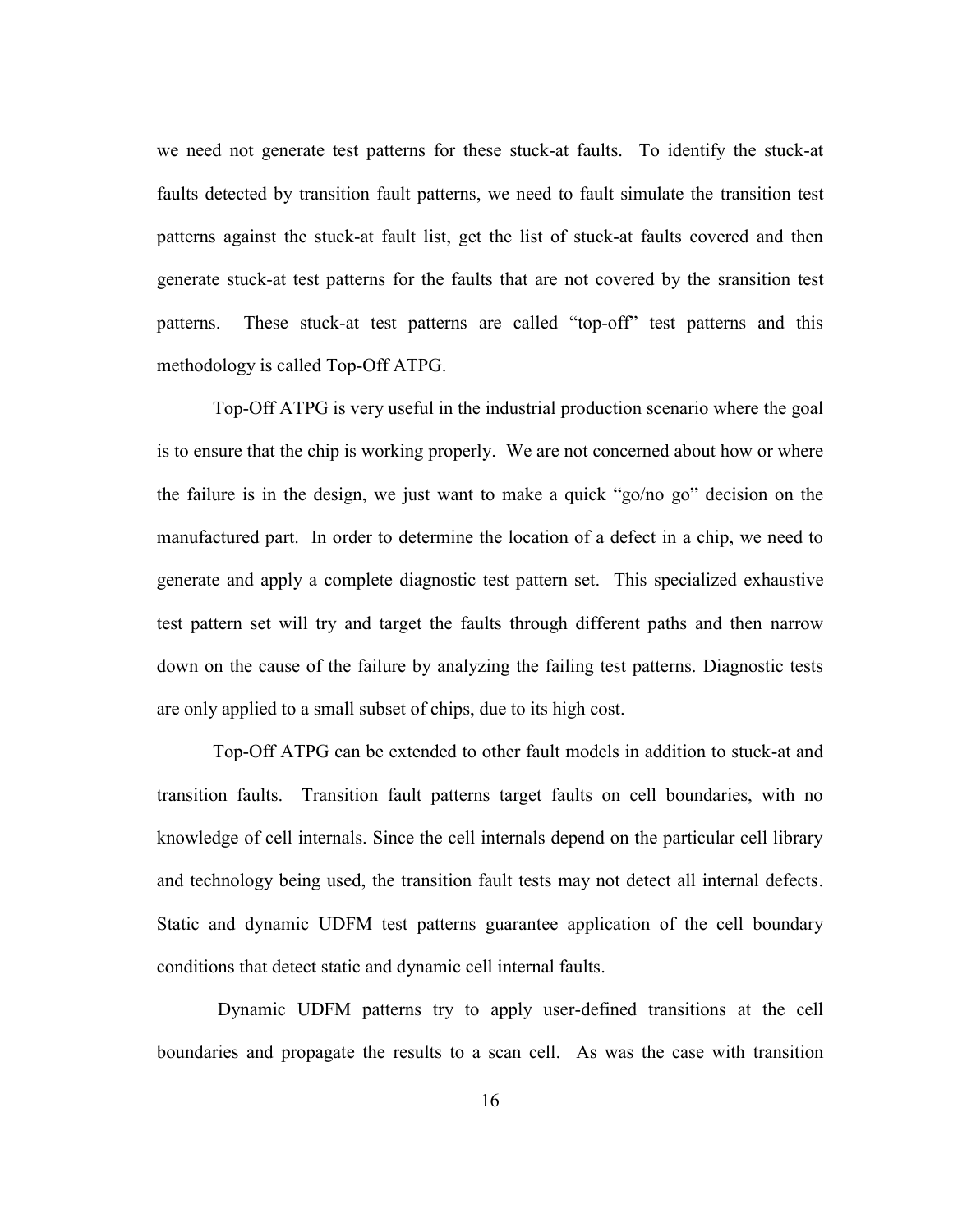patterns, any static defects that suppress the transitions will cause these patterns to fail. Moreover, a transition fault in the circuit may also cause the dynamic UDFM test to fail, if it causes a late arrival of the output transition. If we determine the transition and stuck-at faults that are defected by the UDFM patterns, then we need not separately generate patterns for these faults. We can do Top-Off ATPG of transition and stuck-at patterns on top of the base dynamic UDFM pattern set.

The overall Top-Off ATPG flow is shown in Figure 8. We start off with a base pattern set targeting dynamic UDFM faults. Then we do top-off ATPG of transition patterns on this base pattern set followed by top-off ttuck-at ATPG on both of these UDFM and transition pattern sets.

 Figure 8 explains the proposed Top-Off ATPG methodology. We start with a dynamic UDFM pattern set and generate Top-Off transition patterns followed by Top-Off stuck-at patterns. Fault simulation is done to determine the faults that are screened by the previous pattern sets. All of these steps can be performed by commercial ATPG tools.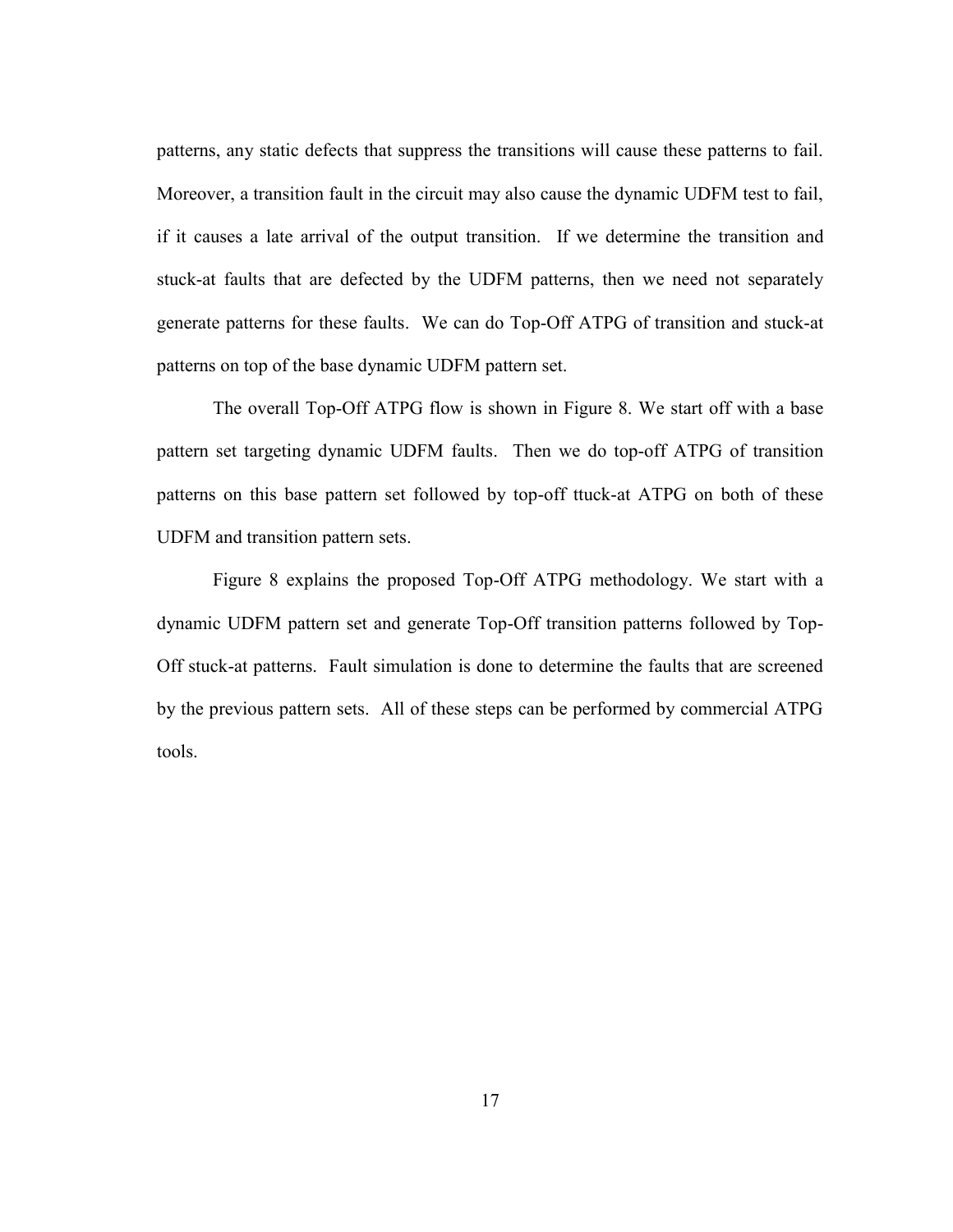

<span id="page-24-0"></span>**Figure 8.** Top-Off ATPG Flow Chart.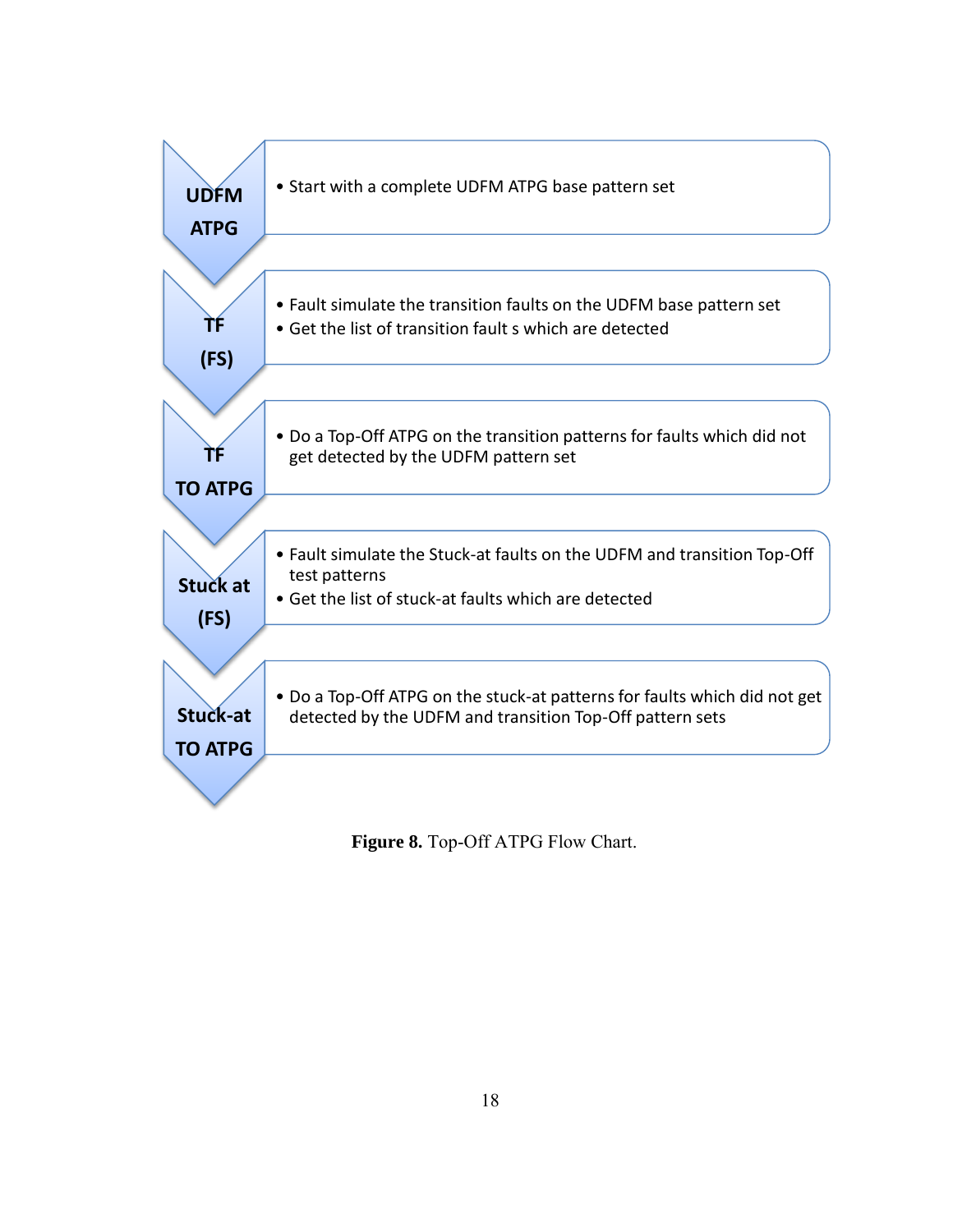## 5. OPTIMIZING TEST PATTERN GENERATION

<span id="page-25-0"></span>ATPG is an expensive process in terms of both CPU time and the pattern volume. Today designers must make sure that the patterns are generated in the most optimal manner (both in terms of CPU time and pattern volume) while ensuring the exacting fault screening standards are met. Since pattern volume is directly related to test time, it is desirable to reduce the pattern volume to the minimum in order to minimize test cost. Pattern compression solutions are use to reduce the pattern volume. Test pattern compression solutions are available both in hardware and software form.

#### *5.1 Hardware Test Compression*

<span id="page-25-1"></span>Test compressions solutions are available from ATPG vendors that can be integrated in the design to reduce test time. The hardware test compression solutions use multiple parallel short scan chain stumps connected to a limited number of scan inputs and outputs [10]. The decompression/compression logic is present at the start/end of the scan stumps (Figure 9). The decompression logic fans out the data from the input scan chains to the internal scan stumps. The compression logic compresses the data back into the scan outputs from the internal scan chains. The use of shorter scan chains reduces the scan shift time of the design by orders of magnitude, and thus reduces test time. The reason that the scan patterns can be compressed is because the care bit density i.e. the number of bits that are required to test the targeted faults in the pattern is usually low compared to the "don't care" bits. This way the decompression logic is able to fan out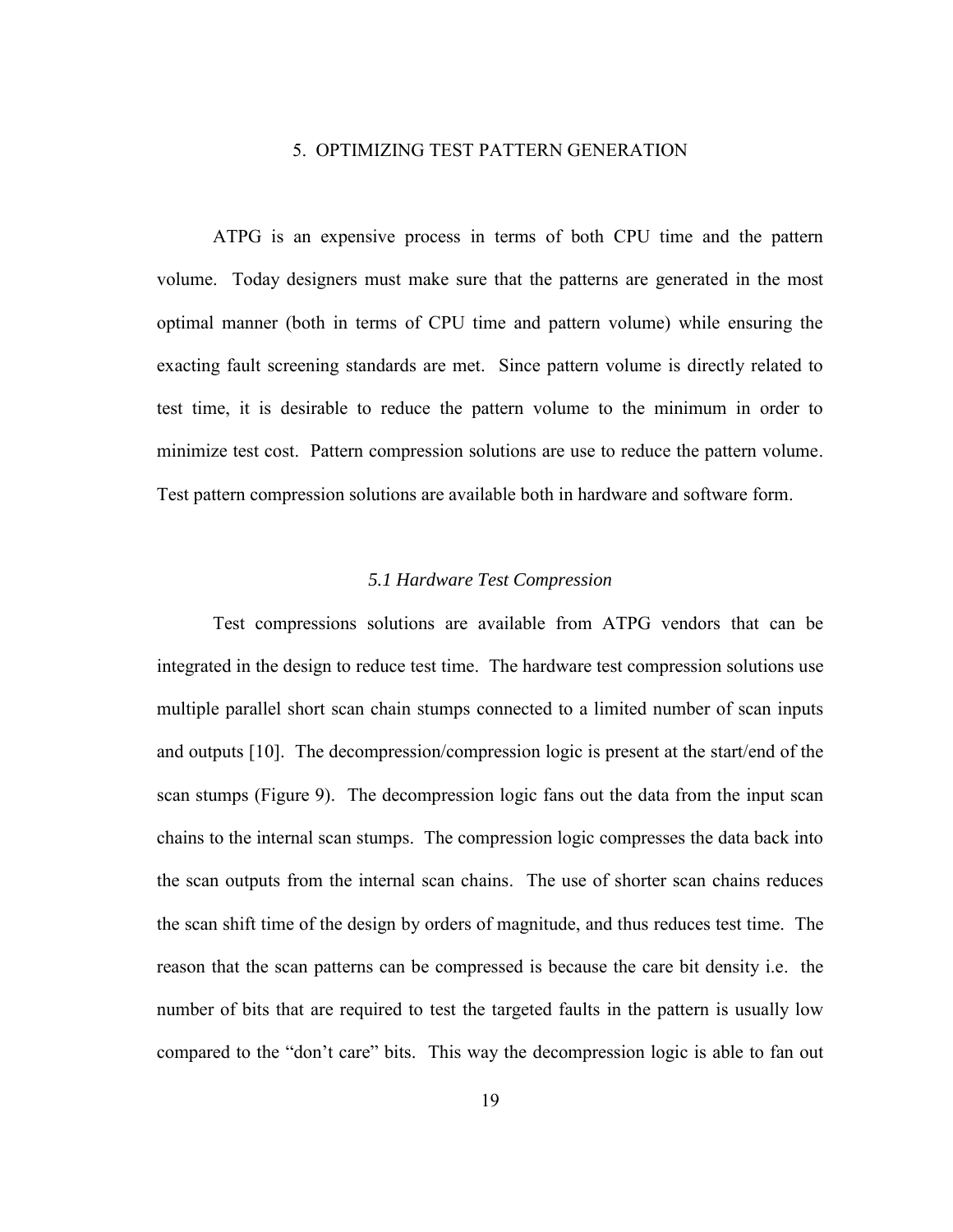the data to the multiple internal scan stumps and the ATPG tool ensures that the nonconflicting patterns are packed together to reduce the test time.



**Figure 9.** Hardware Test Compression.

<span id="page-26-0"></span> Figure 9 explains the layout of the Hardware Test compression scheme. The shaded area represents the chip boundary. An "n" bit scan port connects the tester to the compression logic. The scan in from the tester goes to the decompression logic which fans out the data to "k" internal scan chains. The internal scan chains then get "compressed" again into an n-bit scan output port. In the hardware compression bypass mode, the compression logic is re-configured to connect the "k" internal scan chains in "n" long bypass chains. The scan shift time is reduced by a factor of around k/n in case of a balanced scan compression scheme.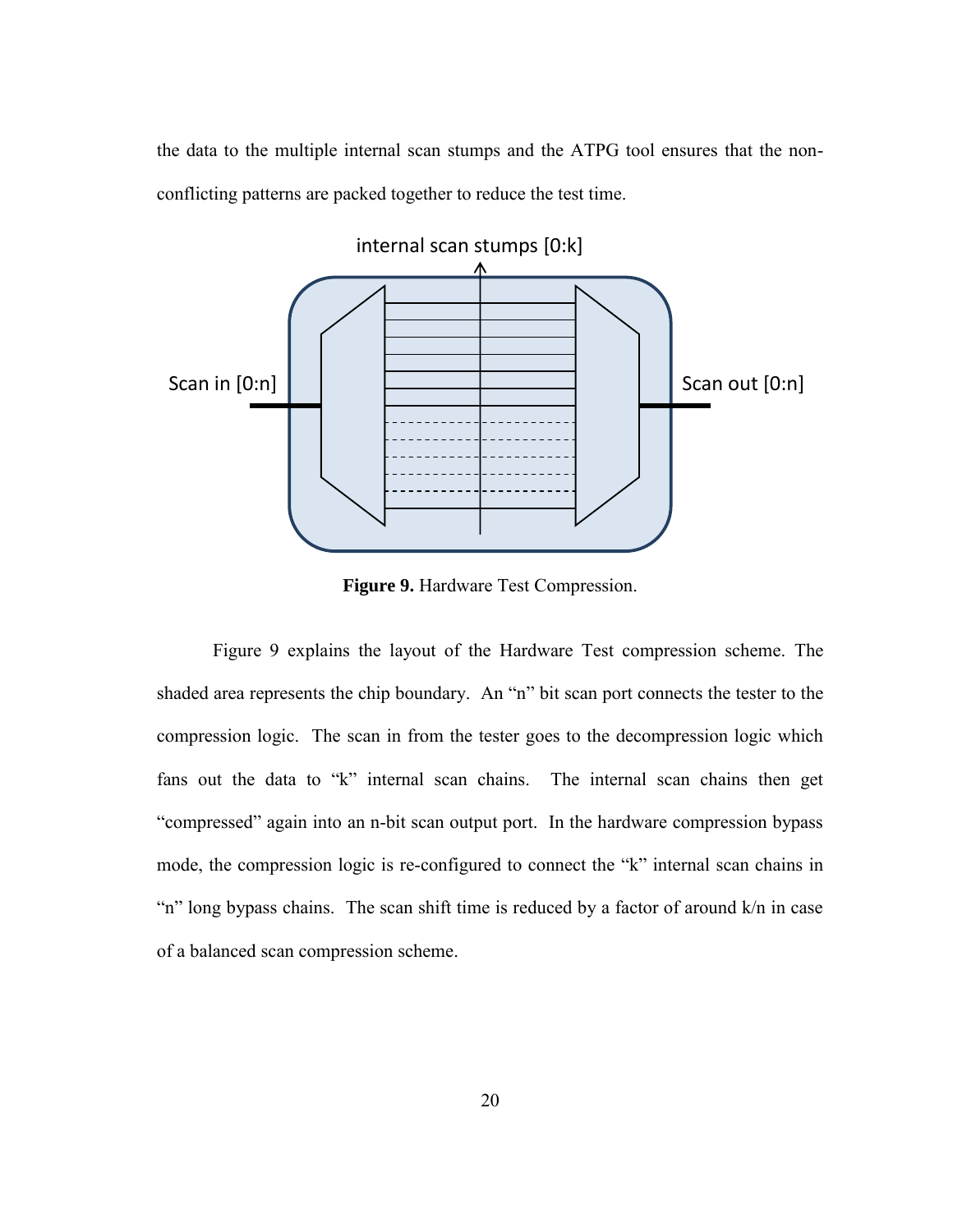## *5.2 Software Test Pattern Compression*

<span id="page-27-0"></span>Since the care bit density of the test patterns is low, it is possible to pack multiple non-conflicting tests together into one single test pattern. This is done by the ATPG tool and is a means of software test compression [11]. This is also known as *test compaction*. Typically the first test patterns can contain tests for many thousands of faults, and later patterns can still test for tens or hundreds of harder-to-detect faults.

#### *5.3 Top-Off ATPG To Reduce Test Pattern Volume*

<span id="page-27-1"></span>The use of software and hardware test compression results in a smaller test pattern set for the individual fault models. Top-Off ATPG can be employed to reduce the overall pattern volume for the different fault models being targeted. As explained in Section 4, in our analysis we started off with a base pattern set of dynamic UDFM faults, followed by a Top-Off of transition test patterns and a final Top-Off of the stuck-at test patterns on these two pattern sets. These experiments were run on a portion of an industrial microprocessor design, comprising approximately 1.1M cells. This is a large design with enough architectural diversity to increase confidence that these experiments reflect the results that should be expected from similar designs.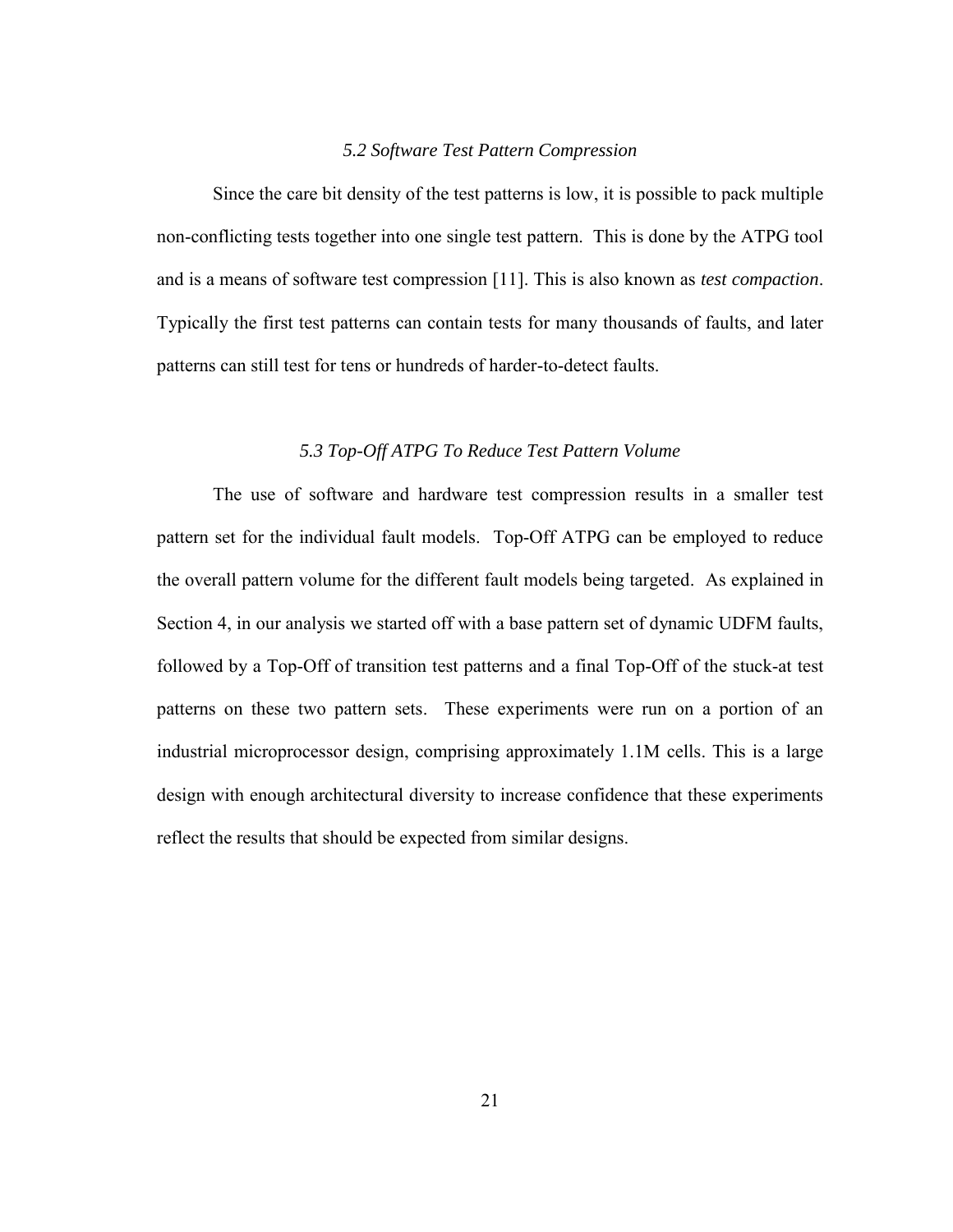| Mode                 | Patterns | <b>CPU</b><br>Time(s) | Test<br>Coverage<br>$\%$ |
|----------------------|----------|-----------------------|--------------------------|
| <b>UDFM</b>          | 1250     | 3373                  | 91.18                    |
| <b>Transition FS</b> |          | 27.8                  | 95.74                    |
| <b>Transition TO</b> | 560      | 104.1                 | 98.24                    |
| <b>Stuck FS</b>      |          | 6.75                  | 99.41                    |
| Stuck TO             | 97       | 92.56                 | 99.55                    |
| Total                | 1907     | 3604.21               |                          |

<span id="page-28-0"></span>**Table 1.** Results of the Top-Off ATPG methodology explained in Section 4. The values correspond to hardware compression bypassed mode.

In Table 1, the results of the Top-Off methodology explained earlier are displayed. The design used here is in hardware compression bypass mode, so there are no input constraints. The compression places constraints on the ATPG. The second row corresponds to the base UDFM pattern set. The coverage listed is for the UDFM fault model. The next row corresponds to the fault simulation (FS) of transition faults on the base UDFM pattern set. Fault simulation is much faster than ATPG. The UDFM patterns screen 95.74% of the transition faults. The next row corresponds to the transition Top-Off (TO) ATPG run. The coverage for transition faults jumps with the Top-Off ATPG. The next row corresponds to the fault simulation of stuck-at faults against the UDFM and transition Top-Off pattern sets. 99.41% of the stuck-at faults are already screened by the UDFM and transition Top-Off pattern sets. This is to be expected, since the requirements to detect UDFM and transition faults are more extensive than stuck-at faults. The next row corresponds to the stuck-at Top-Off ATPG. The last 0.14% in stuck-at coverage is recovered by the Top-Off ATPG, using 97 additional patterns. The last row corresponds to the total pattern count and CPU time for the entire process.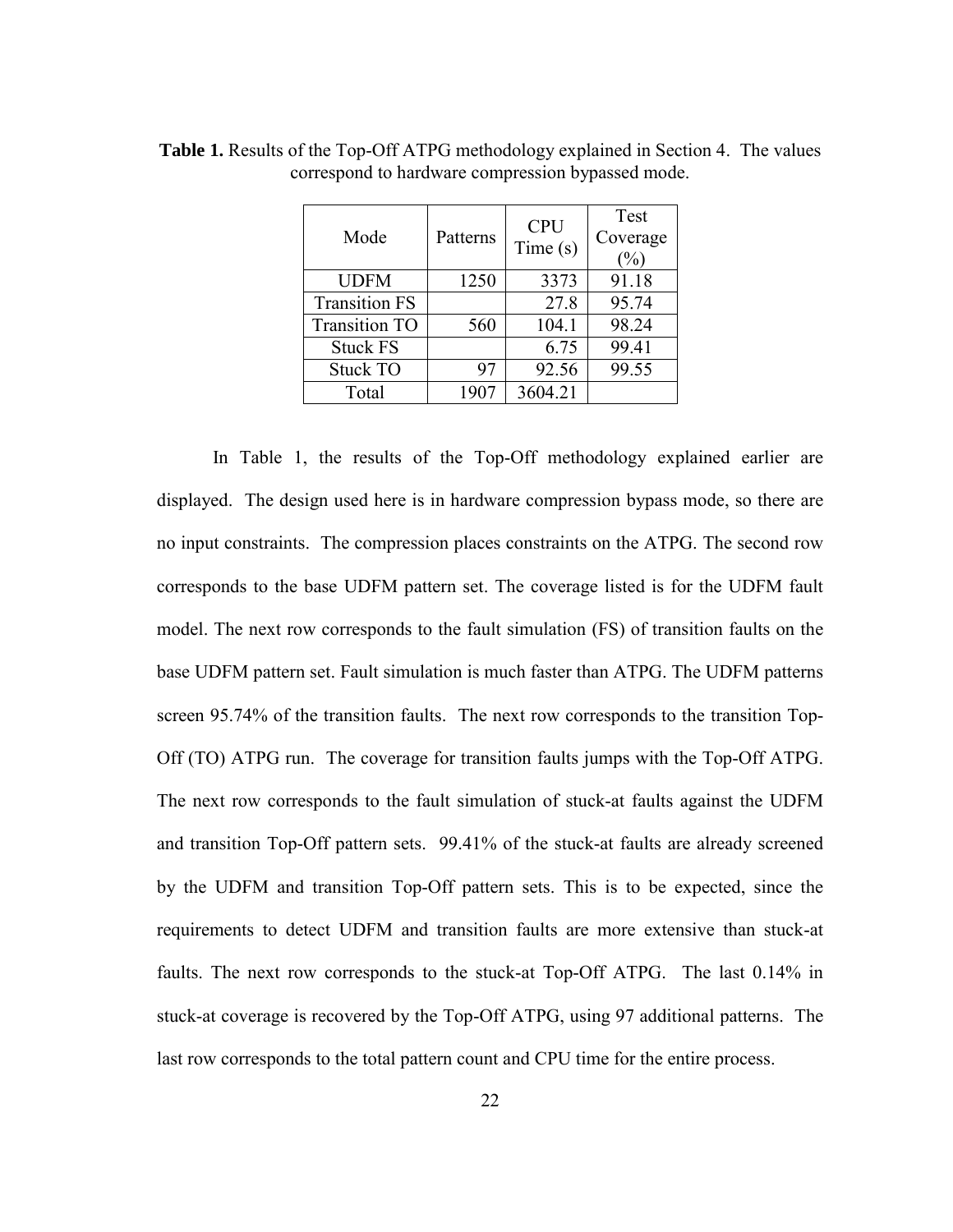To get an idea of how the Top-Off ATPG fares against traditional ATPG, Table 2

collates the results of targeting each fault model separately.

| Mode         | Patterns | <b>CPU</b><br>Time(s) | Test<br>Coverage<br>$\frac{1}{2}$ |
|--------------|----------|-----------------------|-----------------------------------|
| <b>UDFM</b>  | 1250     | 3373                  | 91.18                             |
| Transition   | 1282     | 332                   | 98.07                             |
| <b>Stuck</b> | 347      | 437                   | 99.59                             |
| Total        | 2879     | 4142                  |                                   |

<span id="page-29-0"></span>**Table 2.** Traditional ATPG pattern count and test coverage. The values correspond to hardware compression bypass mode.

In Table 2, the three rows correspond to the individual ATPG runs for the three fault models. The last row is the sum of all the test pattern volume and the CPU time. By comparing Tables 1 and 2, it can be deduced that the Top-Off ATPG methodology results in 34% fewer total patterns and takes 13% less CPU time. The final transition fault coverage is higher for Top-Off ATPG while the final stuck-at coverage is slightly lower for Top-Off ATPG. These coverage variations are expected, since the ATPG algorithms are not complete – they will give up on some faults, even though a test may exist, and some of these faults may be fortuitously detected during fault simulation.

The same experiments when done with hardware compression bypassed, eliminating the compression constraints. Table 3 shows the corresponding results for Top-Off ATPG and Table 4 shows the results for traditional ATPG.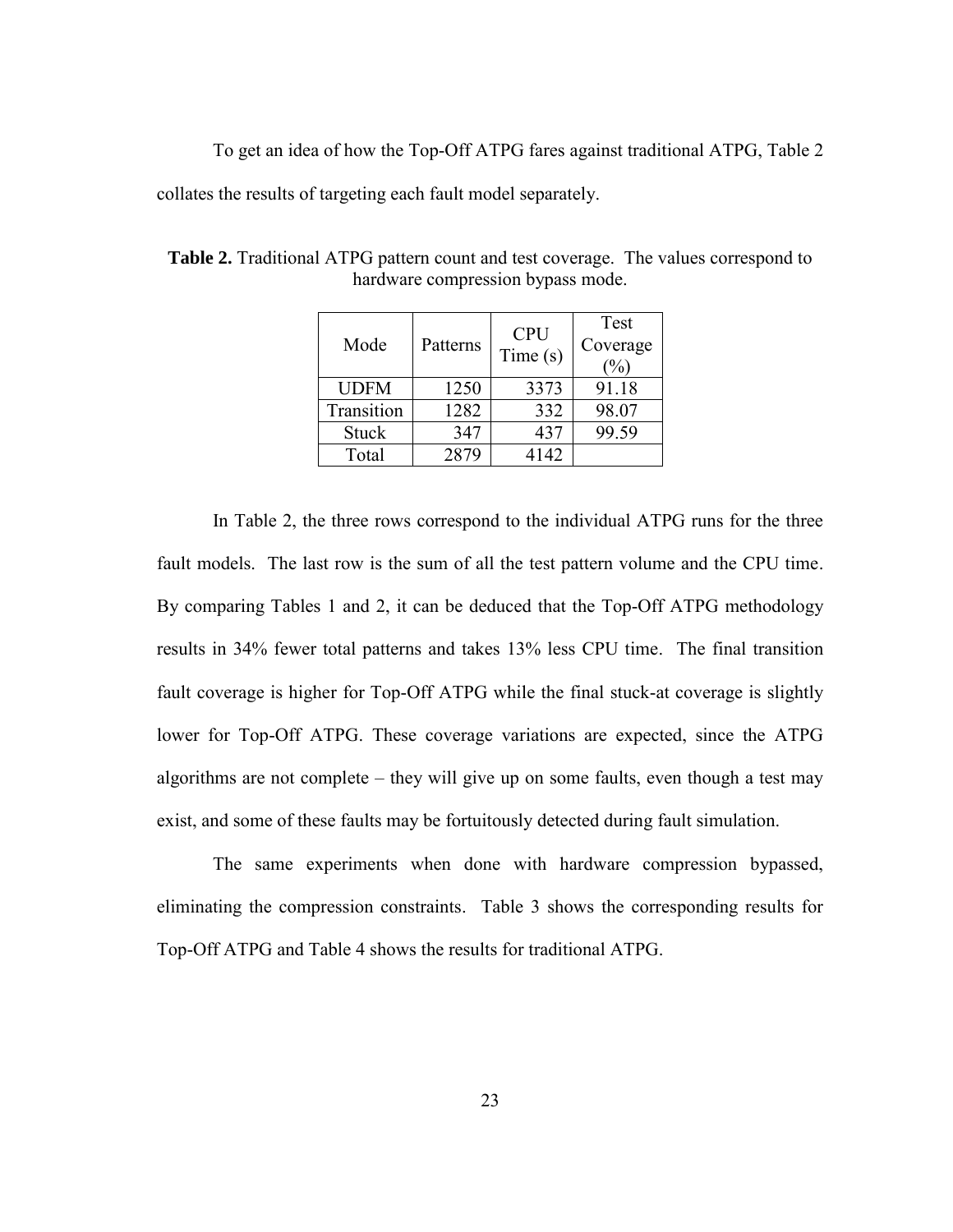| Mode                 | Patterns | <b>CPU</b><br>Time(s) | Test<br>Coverage<br>$\frac{1}{2}$ |
|----------------------|----------|-----------------------|-----------------------------------|
| <b>UDFM</b>          | 2015     | 4098.9                | 92.91                             |
| <b>Transition FS</b> |          | 45.7                  | 95.20                             |
| <b>Transition TO</b> | 991      | 126.5                 | 97.86                             |
| <b>Stuck FS</b>      |          | 11                    | 99.11                             |
| <b>Stuck TO</b>      | 157      | 124.7                 | 99.20                             |
| Total                | 3163     | 4406.8                |                                   |

<span id="page-30-0"></span>**Table 3**. Top-Off ATPG results for the design in hardware compression mode.

The number of patterns is higher in hardware compression mode due to the input constraints, but since the pattern lengths are smaller, the overall pattern volume is much less than the hardware compression bypassed mode. The fault coverage is higher for UDFM but lower for transition and stuck-at faults. As discussed above, this variation is normal. The results also indicate that the hardware compression in this design leaves enough flexibility to the ATPG to generate tests for most faults.

<span id="page-30-1"></span>**Table 4.** Traditional ATPG pattern count and coverage for the hardware compression mode.

| Mode         | Patterns | <b>CPU</b><br>Time(s) | Test<br>Coverage<br>$\%$ |
|--------------|----------|-----------------------|--------------------------|
| <b>UDFM</b>  | 2015     | 4098.9                | 92.91                    |
| Transition   | 2073     | 467.6                 | 97.97                    |
| <b>Stuck</b> | 744      | 462.4                 | 99.47                    |
| Total        | 4832     | 5028.6                |                          |

The overall pattern reduction for Top-Off ATPG in the hardware compression case is 34.5% while the total CPU time is reduced by 12.4%. The benefit of Top-Off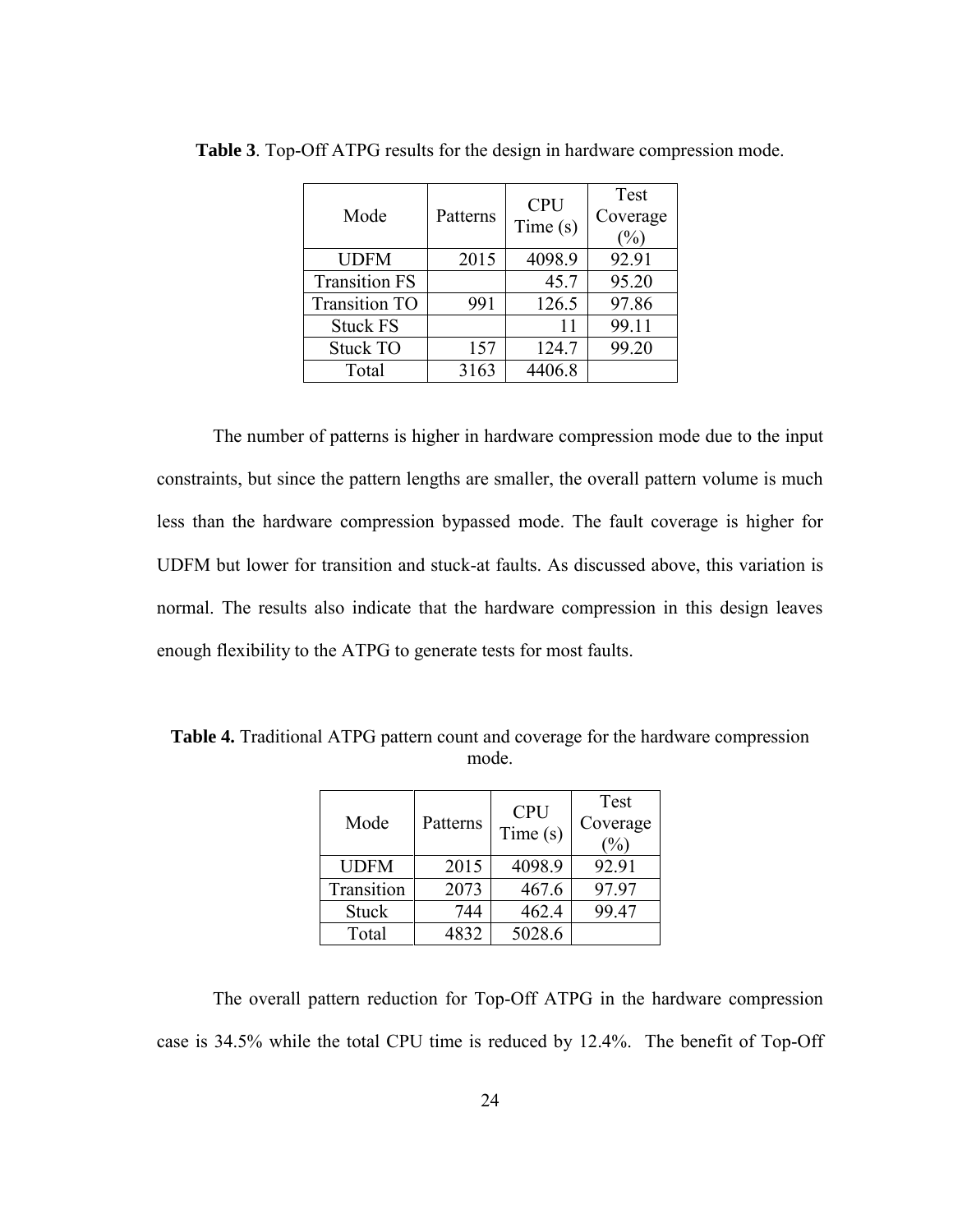ATPG is easy to see from these experiments. It should be noted that since the Top-Off ATPG is a sequential process where we have to first generate the UDFM base patterns, followed by transition and then stuck-at Top-Off. In traditional ATPG we can do all the steps in parallel. The CPU time reduction should therefore be more carefully analyzed. If all the runs are executed in parallel, then the traditional ATPG will finish faster than the Top-Off ATPG, but the overall CPU time used by the methodology would be less for Top-Off ATPG.

### *5.4 SDD ATPG*

<span id="page-31-0"></span>SDD ATPG is expensive in terms of CPU time and pattern volume. EDA vendors are constantly trying to come up with new methods of optimizing SDD ATPG in terms of both the pattern volume and the CPU time. The methodologies being explored include long path delay test, which ensure that the faults are targeted at the longest paths. Targeting faults through the longest paths ensures that the slack on the given path is minimum, which results in better SDD screening [12][13][14][15][16][17][18].

Since SDD ATPG takes a lot more time compared to transition fault ATPG and both the ATPGs are basically AC scan, experiments have been done to show how we can use transition fault ATPG to generate patterns which have high SDD fault screening capability. One such approach has been the use of n-detect transition fault ATPG. The use of n-detect guarantees that the same fault is targeted at least *n* times in the pattern set. Commercial ATPG tools do not guarantee that the fault will be targeted on different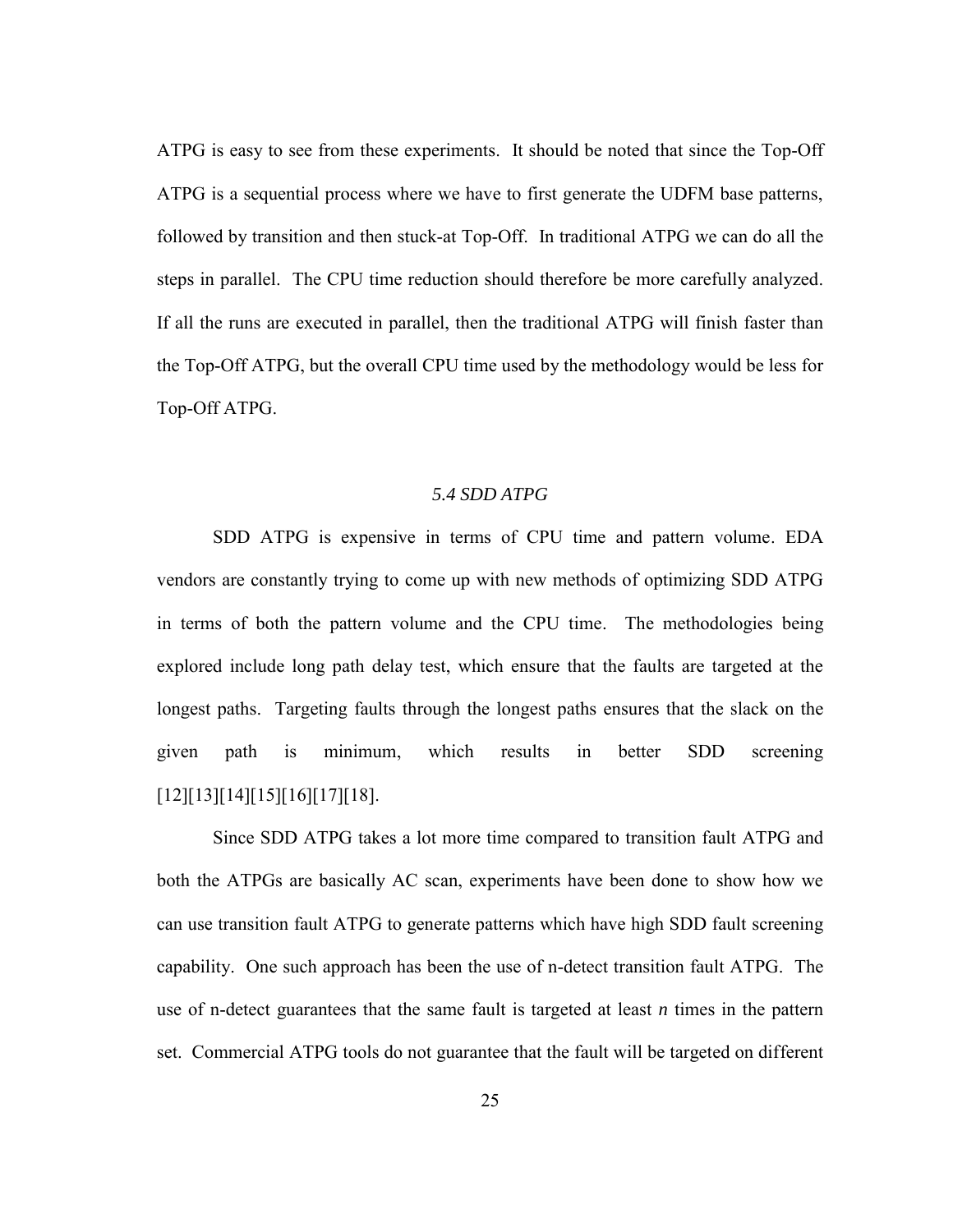paths but with higher n-detect the chances of the fault being detected on different paths and with different local excitation conditions increases. This means that there is a greater chance that the transition fault will be detected through a longer path than the optimal path chosen by basic transition fault ATPG (Figure 6). The detection through longer paths reduces the slack on the target node, thus improving SDD detection.

In our experiments we generated different n-detect transition fault test patterns and computed their SDD coverage using two commercial tools. We used an industrial design with around 970K cells. Paths longer than 90% of the clock cycle time were targeted for the SDD ATPG. The SDD coverage in both tools points is computed as the proportion of fault sites that are tested by the longest path through that fault site. An SDD coverage of 100% would imply that all the transition faults targeted are being tested through the longest possible paths. These settings were held consistent throughout the experiments.

Figure 10 shows the plot of SDD coverage for the different n-detect transition fault test (TFT) pattern sets. We can see that there is a general trend of increasing SDD coverage with the increase in the value of *n*. The specific SDD ATPG patterns have greater SDD coverage than the 1-Detect transition pattern set. The SDD coverage in all cases is low, however we do not know if this is due to the ATPG algorithms, the presence of false paths, or other reason that would prevent testing on the longest paths.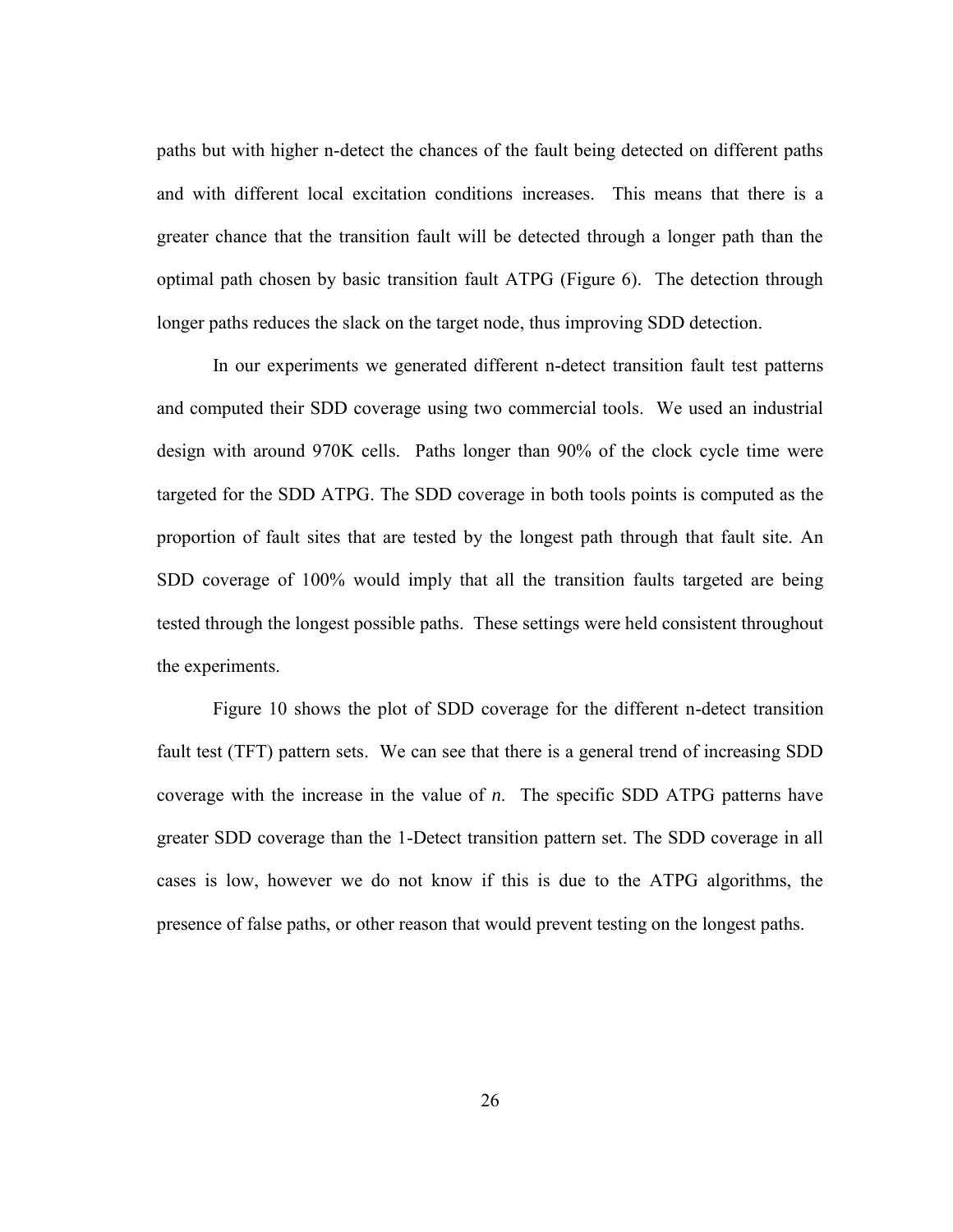

**Figure 10.** n-Detect Transition ATPG and SDD Coverage.

<span id="page-33-0"></span> The Figure 10 collates the result for two commercial ATPG tools. An increase in n increases the SDD coverage for both tools.

 Table 5 shows the number of patterns for each of the pattern sets listed in Figure 10. The pattern volume increases significantly with an increase in *n*, particularly for Tool 1. Clearly n-detect is not a viable option for effectively screening SDDs.

<span id="page-33-1"></span>**Table 5**. Number of patterns for the two ATPG tools for different n-Detects.

| Pattern Set | Tool 1 | Tool 2 |
|-------------|--------|--------|
| TF 1-Detect | 2856   | 2011   |
| TF 3-Detect | 25027  | 2758   |
| TF 5-Detect | 41179  | 4104   |
| TF 7-Detect | 56736  | 5380   |
| <b>SDD</b>  | 1693   | 2293   |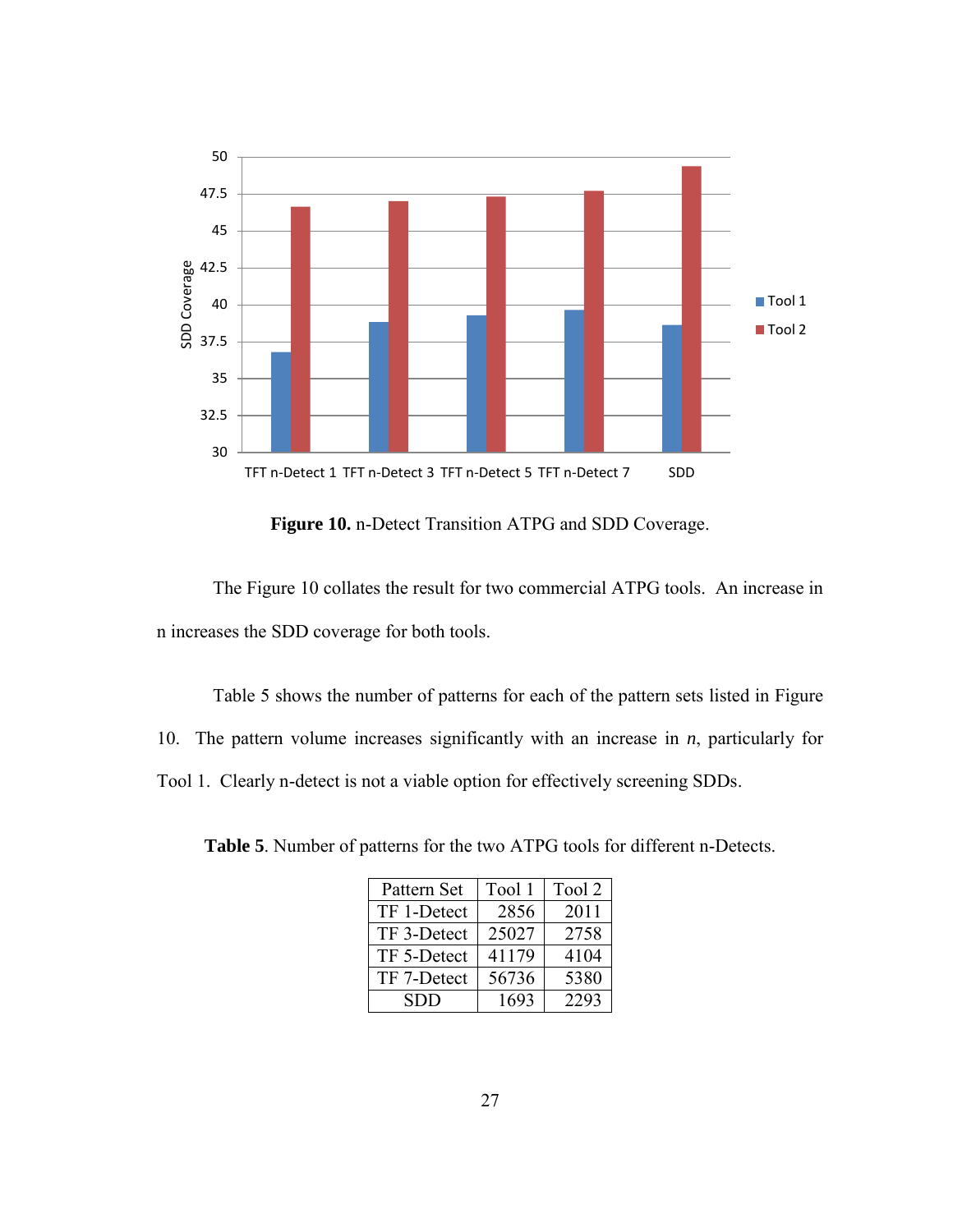# *5.5 SDD Top-Off ATPG*

<span id="page-34-0"></span>There is no direct method to do SDD Top-Off ATPG. Efforts of doing an indirect SDD Top-Off ATPG have been shown where the fault list is trimmed based on the slack available on the fault path [19][20][21]. This method requires post processing the fault list and is based on the fact that the SDD pattern volume will reduce if the number of faults to be targeted is reduced.

# *5.6 Fortuitous Detections in 1-Detect Transition Pattern Set*

<span id="page-34-1"></span>Even in a 1-Detect transition pattern set there will be multiple fortuitous detections of many faults. These are purely fortuitous detections that result due to the location of the fault and are not intended by the tool. Figure 11 shows the plot of the number of faults vs. their detections in a 1-Detect transition pattern set on the 970K cell design.

 Figure 11 demonstrates that the number of faults with high number of detects falls with an increase in the number of detects. Many faults with more than 20 detects were observed in the 1-Detect Transition pattern set.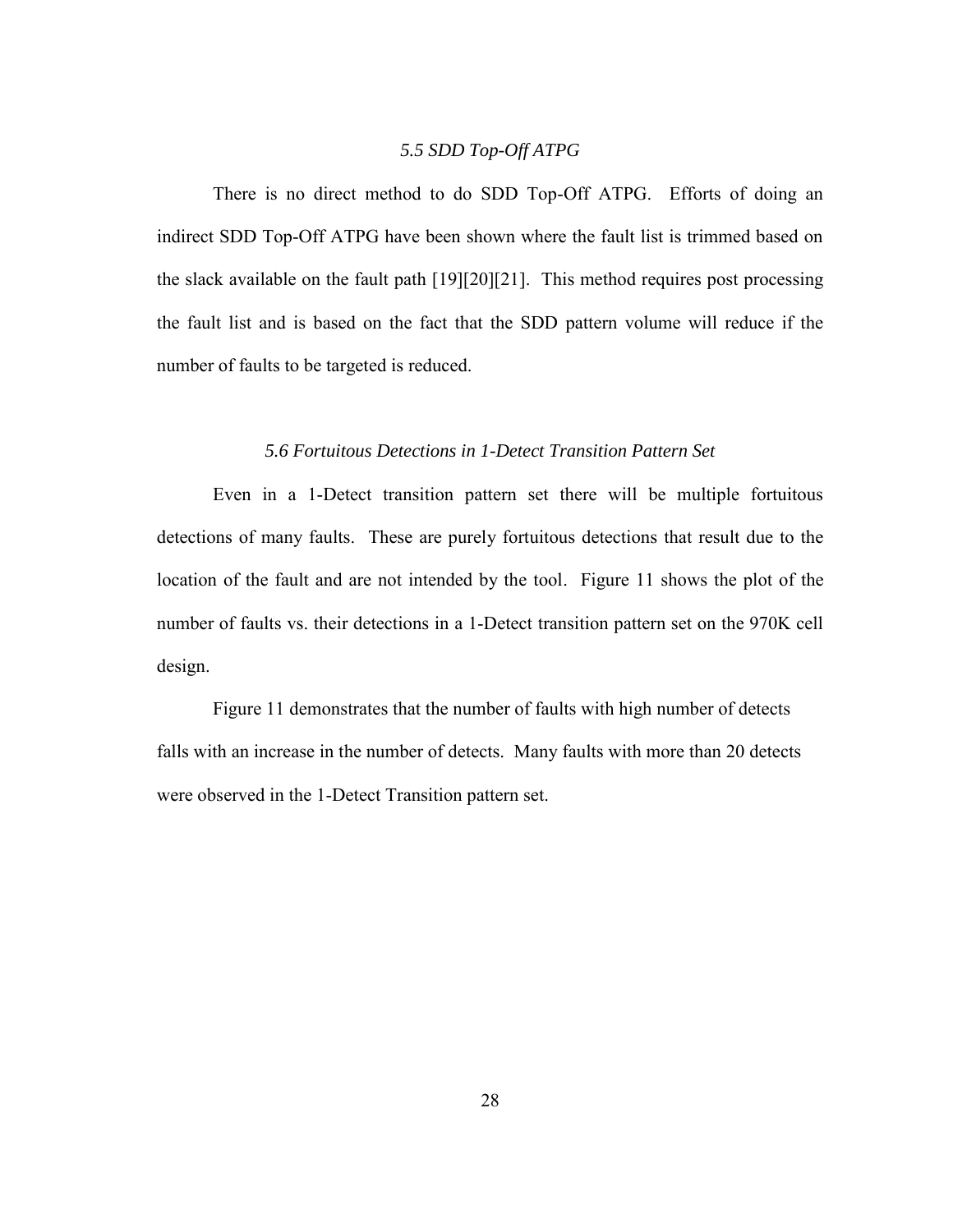

<span id="page-35-1"></span>**Figure 11.** Fortuitous Detections of the Faults in the 1-Detect Transition Pattern Set.

The number of faults that get detected multiple number of times steadily decreases with the increase in the number of detections for those faults. It was observed that 10.3% of all faults were detected 200 or more times, which is an indicator even in a 1-Detect transition fault test set, many faults can have a large number of detections. Such sites are likely to have high fortuitous detect coverage.

#### *5.7 SDD Coverage Of Faults Based On Detections*

<span id="page-35-0"></span>In Section 5.4 we explored the relationship of the n-detect ATPG with the SDD coverage. It was observed that the increase in n-etect increases the SDD coverage of the pattern set. We also know that there are faults which get detected multiple times in the 1-Detect transition pattern set. There should be a difference in the SDD coverage of these faults based on the number of detects. To evaluate this, we segregated the faults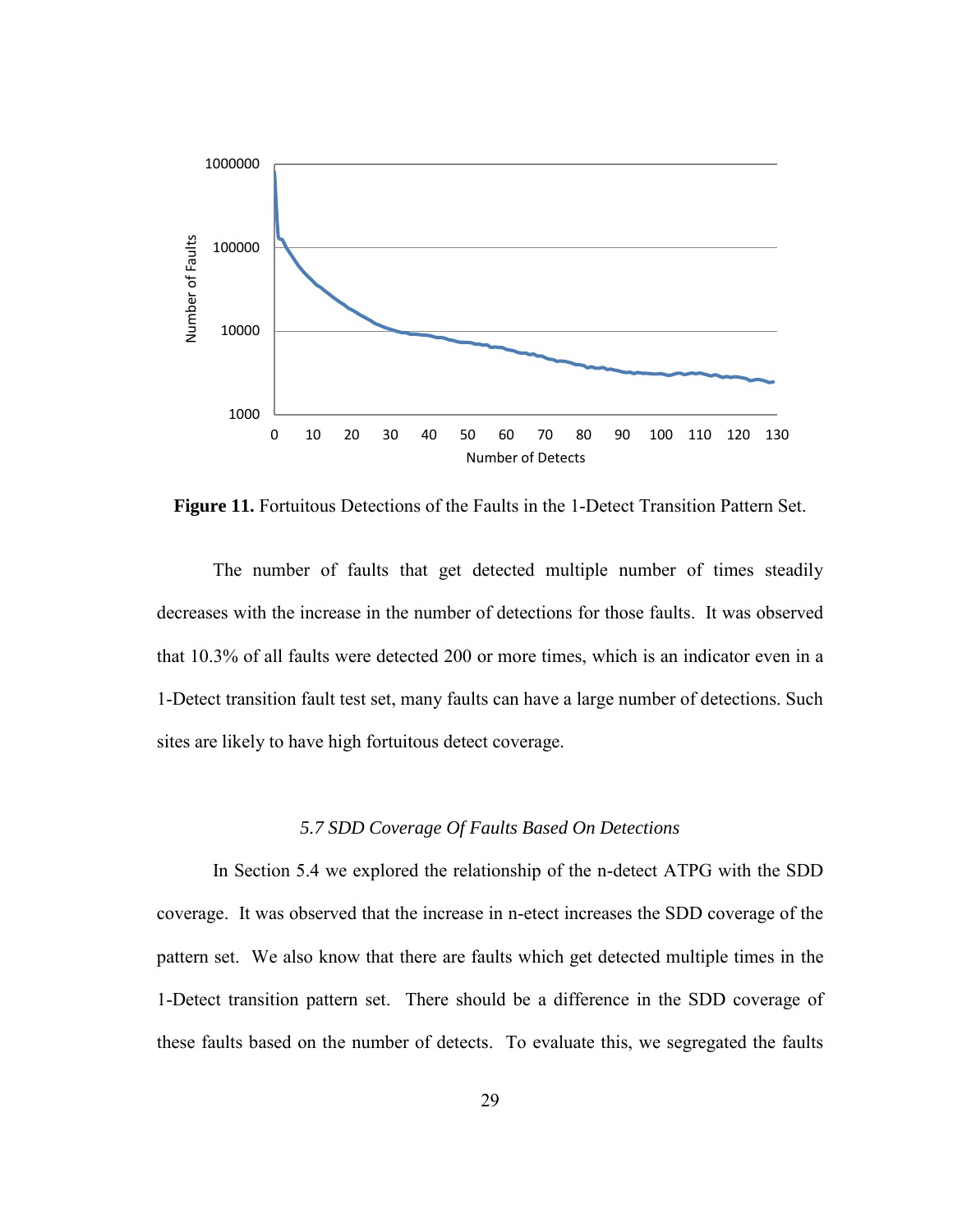into different buckets based on their number of detects. After this segregation, we performed SDD fault simulation on these separate populations with the 1-Detect transition pattern sets. Fault simulation revealed the SDD coverage of these fault populations. Figure 12 shows the plot of the SDD coverage of these fault populations alongside the number of transition fault detects of the faults.



**Figure 12.** Number of Detects and SDD Coverage for Tool 1.

<span id="page-36-0"></span> Number of detects of faults against their SDD coverage for Tool 1, using the 1- Detect transition fault test set. The SDD coverage follows an interesting curve where it initially decreases and then increases for the faults with increasing number of detects.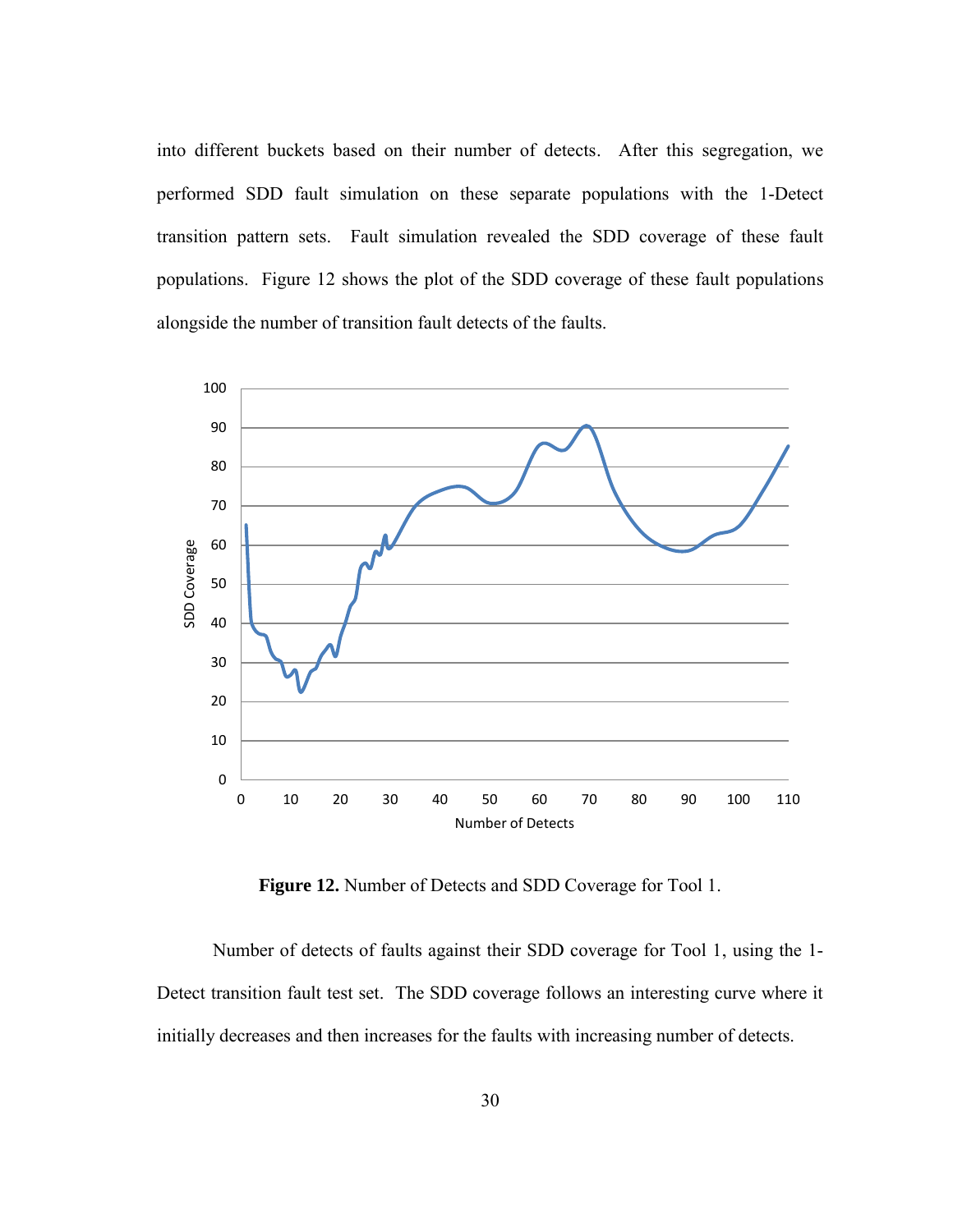Figure 12 shows that the 1-Detect transition fault test set achieves good SDD coverage for most fault buckets. However, the high detect buckets comprise a relatively small fraction of the faults, as shown in Figure 11. In order to increase overall SDD coverage, we need to perform SDD ATPG for faults in buckets with low SDD coverage. Since this is only a subset of all faults, the SDD ATPG will take less CPU time and produce fewer patterns than SDD ATPG on the entire fault population.

Our proposed SDD Top-Off ATPG methodology is based on the above assumption that the test pattern count is dependent on the number of faults that are being targeted.

In our experiments we targeted the SDD ATPG for the faults with the number of detects from 2 to 25. This corresponds to faults with less than 50% SDD coverage. Table 6 shows the results of this exercise where we do SDD ATPG for a selective fault population.

| Pattern Set   | Patterns | <b>SDD</b> Coverage |
|---------------|----------|---------------------|
| TF 1-Detect   | 2856     | 36.80               |
| <b>SDD</b>    | 1693     | 38.64               |
| <b>SDD TO</b> | 736      | 34.09               |
| $TF + SDD$    | 4549     | 38.67               |
| $TF + SDD TO$ | 3592     | 37.87               |

<span id="page-37-0"></span>**Table 6.** SDD Top-Off ATPG results for the proposed methodology for Tool 1.

In Table 6, the first data row corresponds to the transition 1-Detect transition fault pattern set. The second row corresponds to the SDD pattern set targeting all fault sites. The third row shows the results of the SDD Top-Off (targeting selective fault population). The SDD coverage is lower than the complete SDD test since only a subset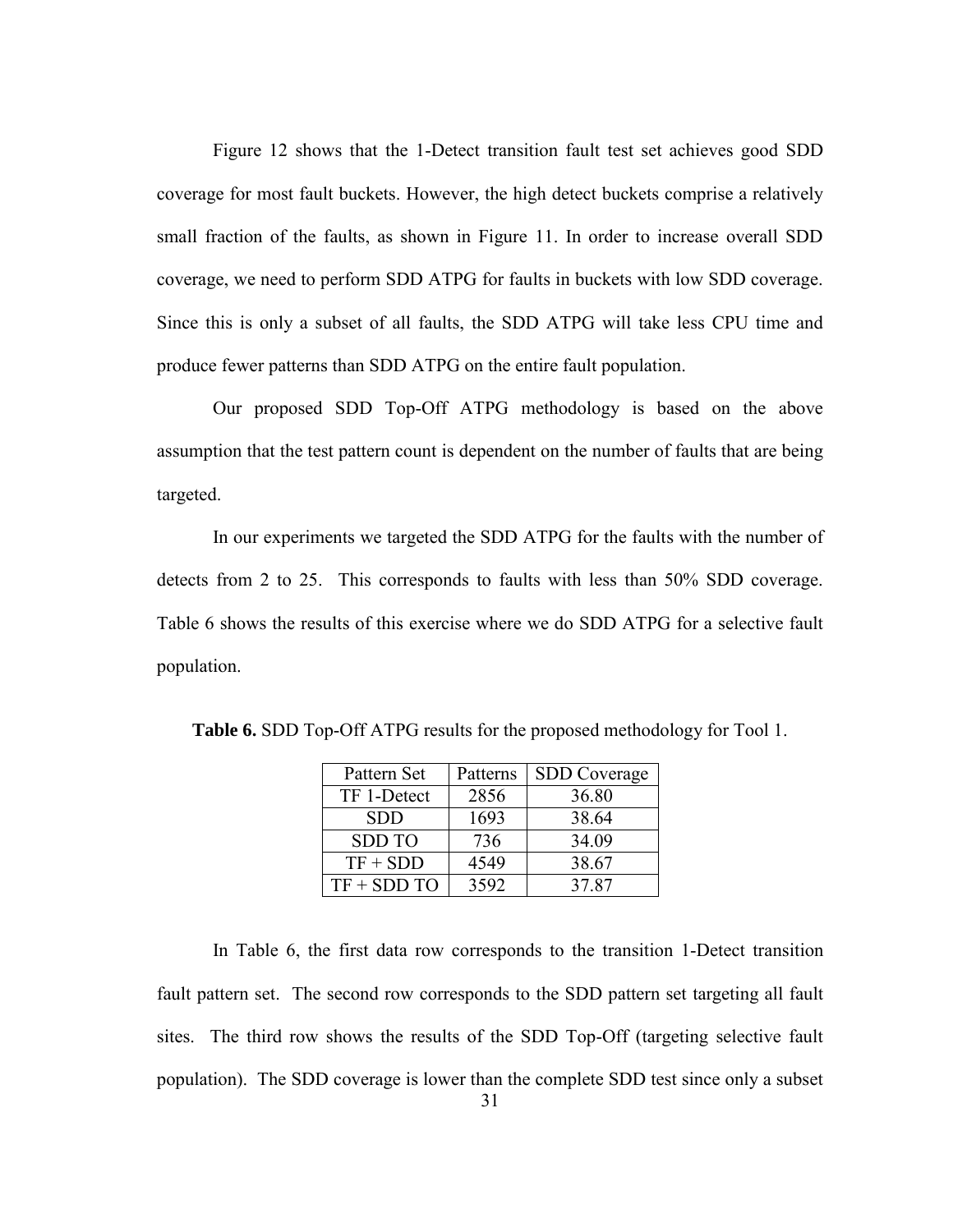of faults is targeted. The fourth row shows the base 1-Detect transition fault plus the complete SDD pattern sets combined coverage and the number of patterns. The SDD coverage is higher than SDD patterns alone due to fortuitous detections. The fifth row shows the 1-Detect transition fault pattern set plus the SDD Top-Off patterns combined SDD coverage and the total number of patterns. It can be seen that the Top-Off methodology produces an SDD pattern set which is 56.5% smaller than the complete SDD pattern set. The combined coverage for SDD Top-Off and transition faults patterns is acceptably close to the combined coverage of complete SDD and transition fault patterns.

It is interesting to note that in Figure 9 the SDD coverage for faults that get detected only once is around 65% and then it drops off before increasing again. The faults that get detected only once are possibly a result of targeted fault detection instead of fortuitous detections. If a fault is detected only once, then quite possibly it can be detected only through one path. If there is no other path through which it can be detected, then the single path through which it is detected is the longest path and thus these faults will have 100% SDD coverage.

The SDD coverage graph experiences dip in SDD coverage at faults with 85 to 90 detections. There are 3000 faults in this bucket. This is a relatively small number and most of these faults lie in a particular module of the design. It may be that this module of the design has some design characteristic that prevents it from attaining good SDD coverage with the ATPG algorithms.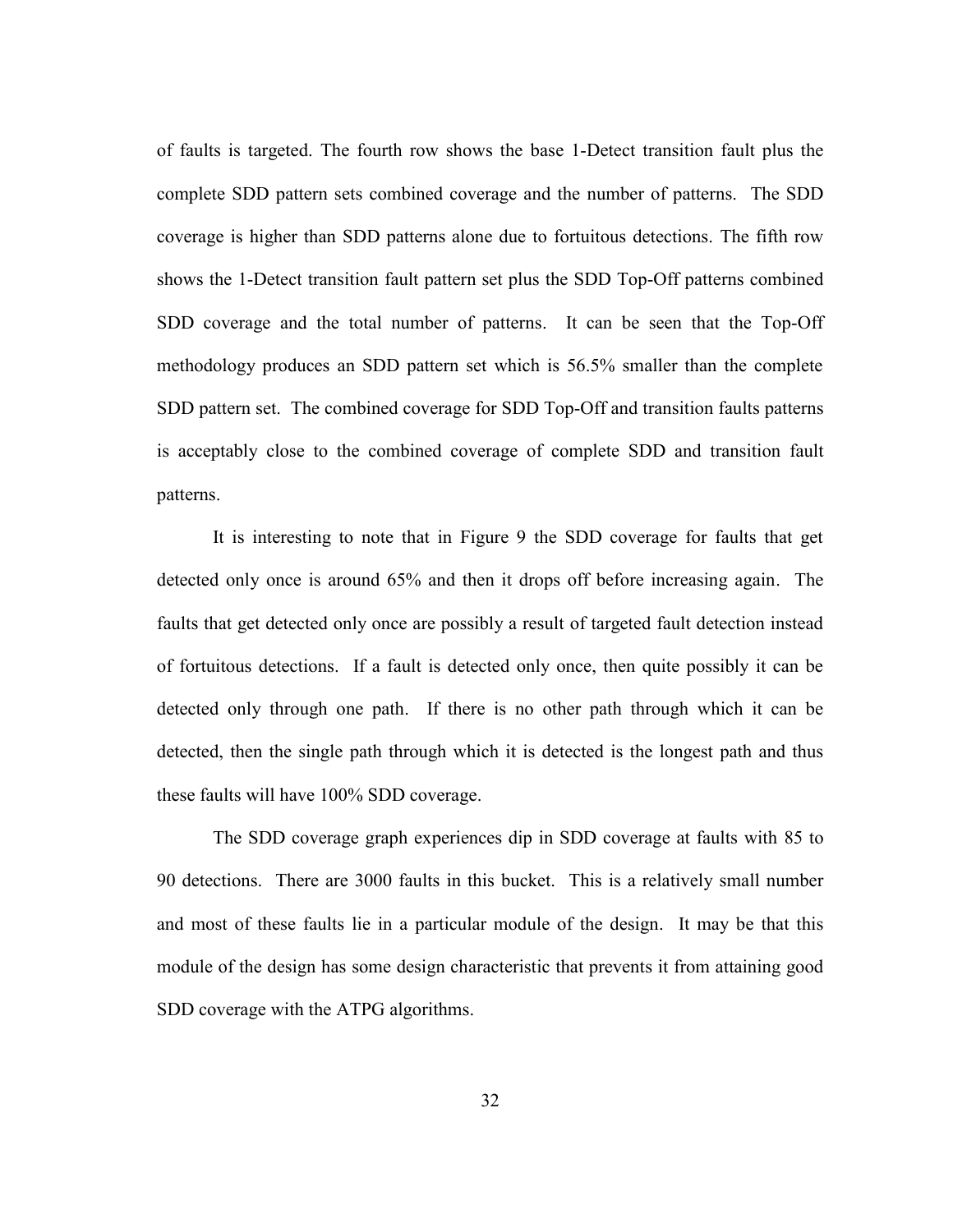We repeated the same experiment using Tool 2. The SDD coverage vs. the number of fault detects is shown in Figure 13. The pattern is quite different than Tool 1. The coverage starts lower and then gradually rises, without the large dip. It also has a dip around 85 detects. Overall, the coverage in any one high-detect bucket is not as high as Tool 1, but there is not the dip in fewer-detect, but more fault buckets, which leads to higher overall SDD coverage, as shown in Figure 10.



**Figure 13.** Number of Detects and SDD Coverage for Tool 2.

<span id="page-39-0"></span> SDD coverage against the number of fault detects for Tool 2. Here the initially high SDD coverage for faults with two detects as observed for Tool 1 is not observed. The SDD coverage increases until 30 detect, and then experiences a dip at around 85 detects.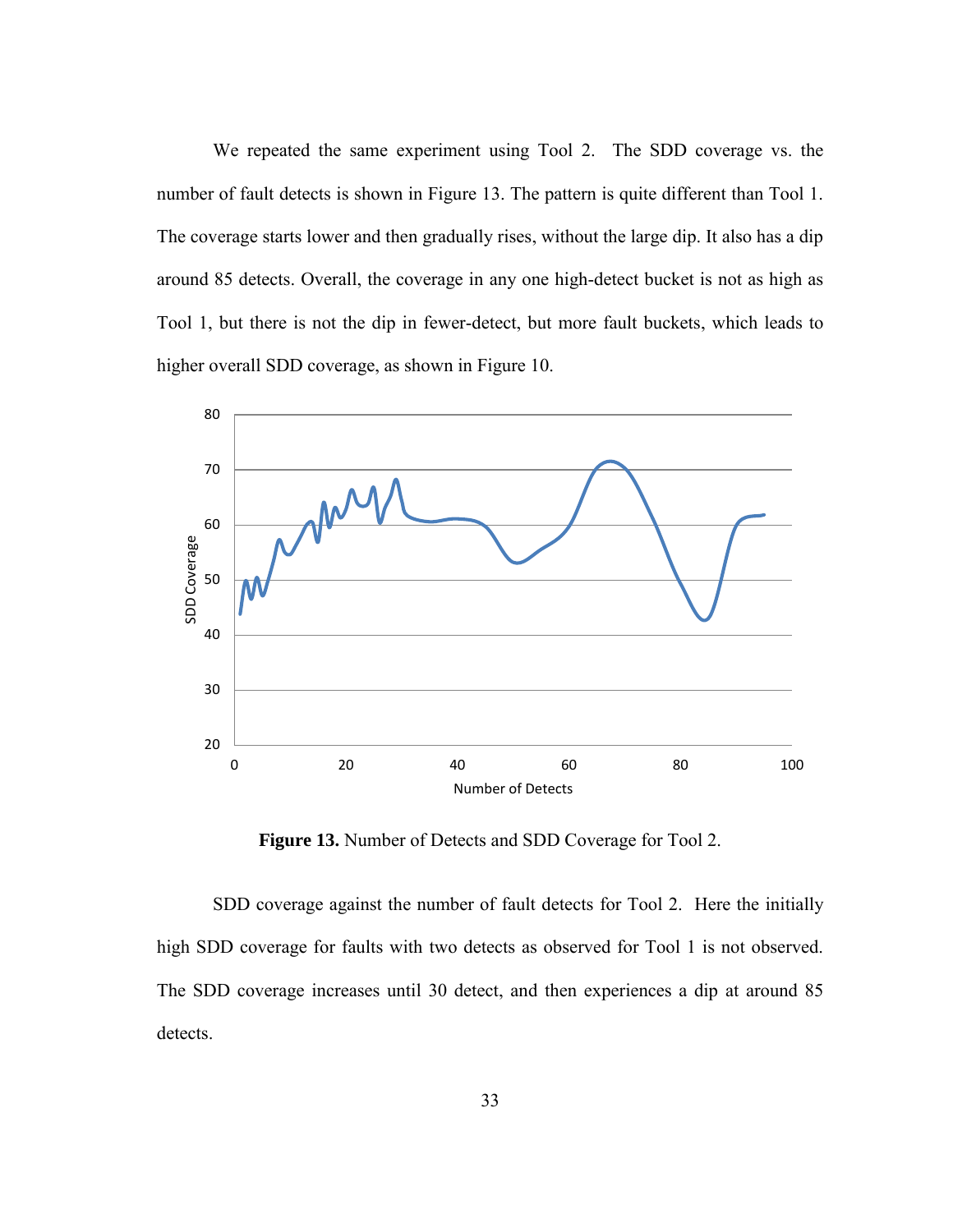We selected the range of 1 to 30 detects for SDD Top-Off ATPG. We chose this range since the SDD coverage levels off above 30 detects. The results of Top-Off ATPG for Tool 2 are presented in Table 7.

| Pattern Set   | Patterns | <b>SDD</b> Coverage | $ATPG$ Time $(s)$ |
|---------------|----------|---------------------|-------------------|
| TF 1-Detect   | 2011     | 46.66               | 7494              |
| <b>SDD</b>    | 2293     | 49.38               | 10322             |
| <b>SDD TO</b> | 1797     | 43.48               | 3556              |
| $TF + SDD$    | 4304     | 49.39               | 17816             |
| $TF + SDD TO$ | 3808     | 48 37               | 11050             |

<span id="page-40-0"></span>**Table 7.** SDD Top-Off ATPG results for the proposed methodology on ATPG Tool 2.

The SDD Top-Off pattern set is 21.63% smaller than the complete SDD pattern set. The total 1-Detect transition fault plus SDD Top-Off patterns are 11.52% smaller than the 1-Detect transition fault and complete SDD pattern set. The SDD coverage of the complete pattern sets is acceptably close to the complete SDD pattern set.

In Tool 2 the SDD coverage steadily increases until 30 detects and then remains constant until it droops at around the number of detects of 85. This droop in SDD coverage was also observed in Tool 1. This consistency does point to a design specific feature which results in these particular faults to have a low SDD coverage.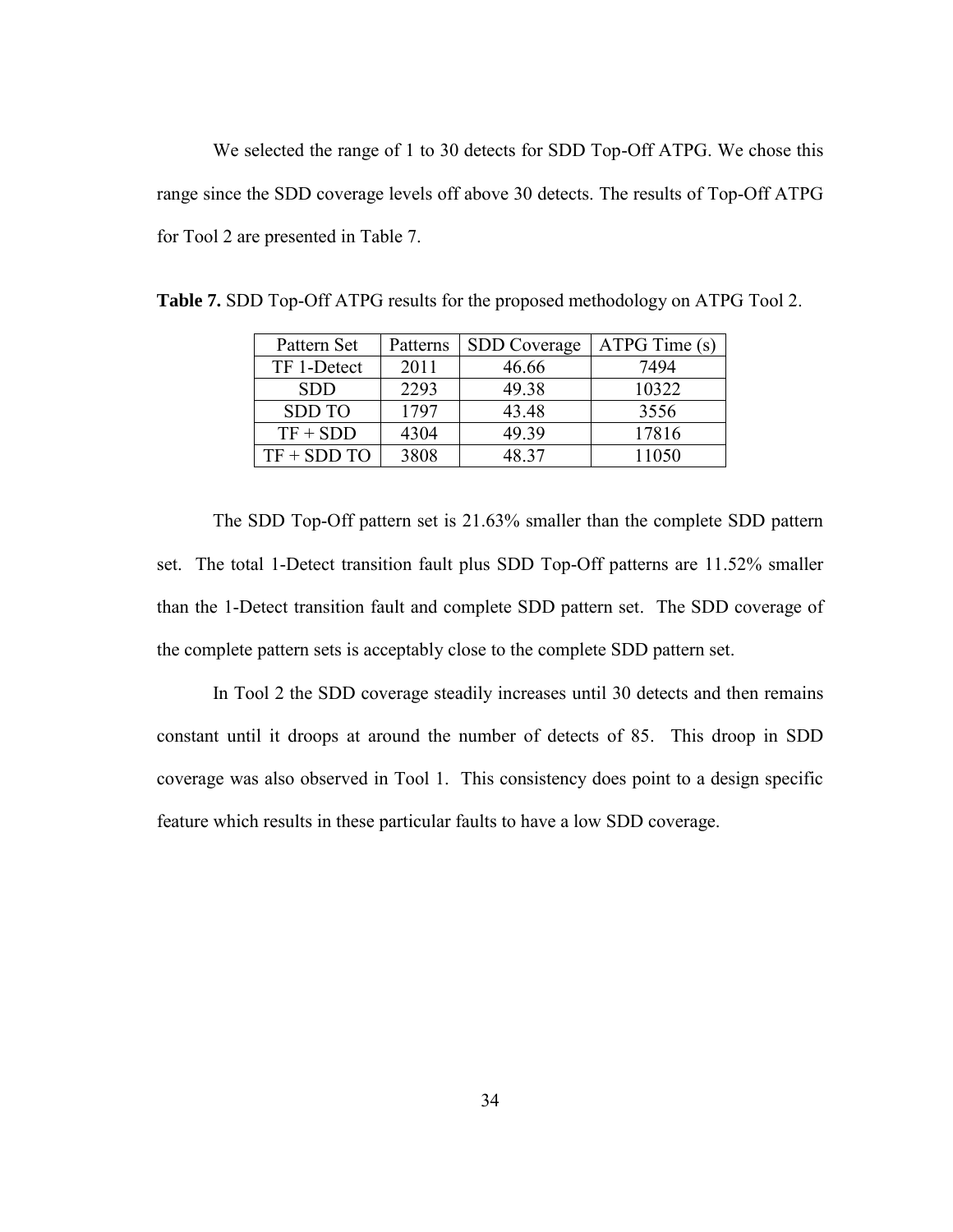## 6. CONCLUSIONS AND FUTURE WORK

<span id="page-41-0"></span>Design for Test is important in ensuring that the manufactured VLSI chips are free of defects. The test patterns applied to the design directly result in test cost which contributes towards the total cost of the chip. It is required in this competitive world to keep the test cost as low as possible. Reducing the test patterns directly reduces the test time and consequently the test cost.

 Test pattern reduction can be done by pattern compaction schemes which are available both in hardware and software form. To reduce the overall pattern count Top-Off ATPG proves beneficial. We explored the Top-Off ATPG experiments on industrial designs for the common production fault models. Results of Top-Off ATPG on UDFM, transition and stuck-at faults showed that the total pattern count can be reduced by approximately 33% for both hardware compressed and bypassed scan configurations.

 SDD ATPG is important in the prevalent technology nodes where the small feature sizes result in DSM effects to interfere with the operation of the circuit. SDD or timing aware transition fault ATPG results in a high pattern count. There is no direct way to do Top-Off ATPG for SDD faults. In this thesis we explored the relationship between the n-detect transition fault patterns and their SDD coverage. This relationship coupled with the observation of fortuitous multiple detections of faults in the 1-Detect transition fault pattern set helped us propose a novel SDD Top-Off ATPG methodology.

 The SDD Top-Off methodology proposed in this work helped reduce the SDD test pattern set by around 56% with a loss in overall SDD coverage of only 1%. The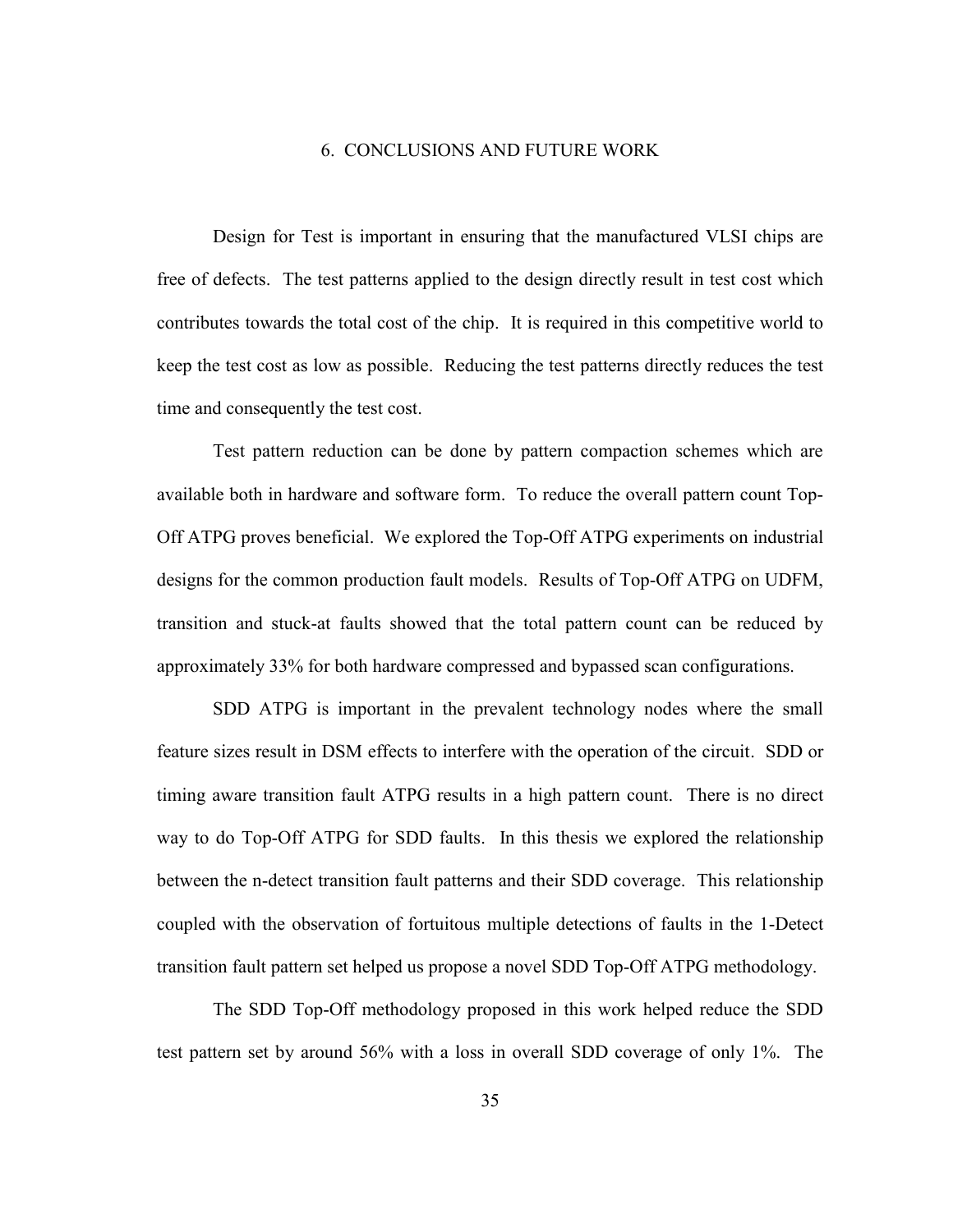methodology was demonstrated on two commercial tools that have quite different SDD and n-detect transition fault test generation behaviors.

 Top-Off ATPG is a very useful technique to reduce the overall test pattern volume and can help in reducing the total cost of the VLSI circuits. It was shown that Top-Off ATPG can be done for the cell aware and timing aware ATPG methodologies as well with exciting results.

 In an ideal environment the Top-Off ATPG should produce equal, if not better, test coverage than the traditional ATPG. This was observed for the direct Top-Off ATPG experiments for the UDFM, Transition and Stuck-at patterns but the SDD Top-Off patterns showed a slight decrease in the SDD coverage. One observation which might explain the decrease in SDD coverage is that for both the ATPG tools we did not include the faults around 85 detects, which had low SDD coverage. In the future it would be interesting to experiment with different criteria to select the fault buckets on which to do SDD Top-Off ATPG. Perhaps inclusion of the low SDD coverage fault buckets (faults with 85 detects in our example) might improve the SDD coverage of the Top-Off SDD patterns and the difference between the Top-Off SDD test coverage and the complete SDD coverage might reduce to zero.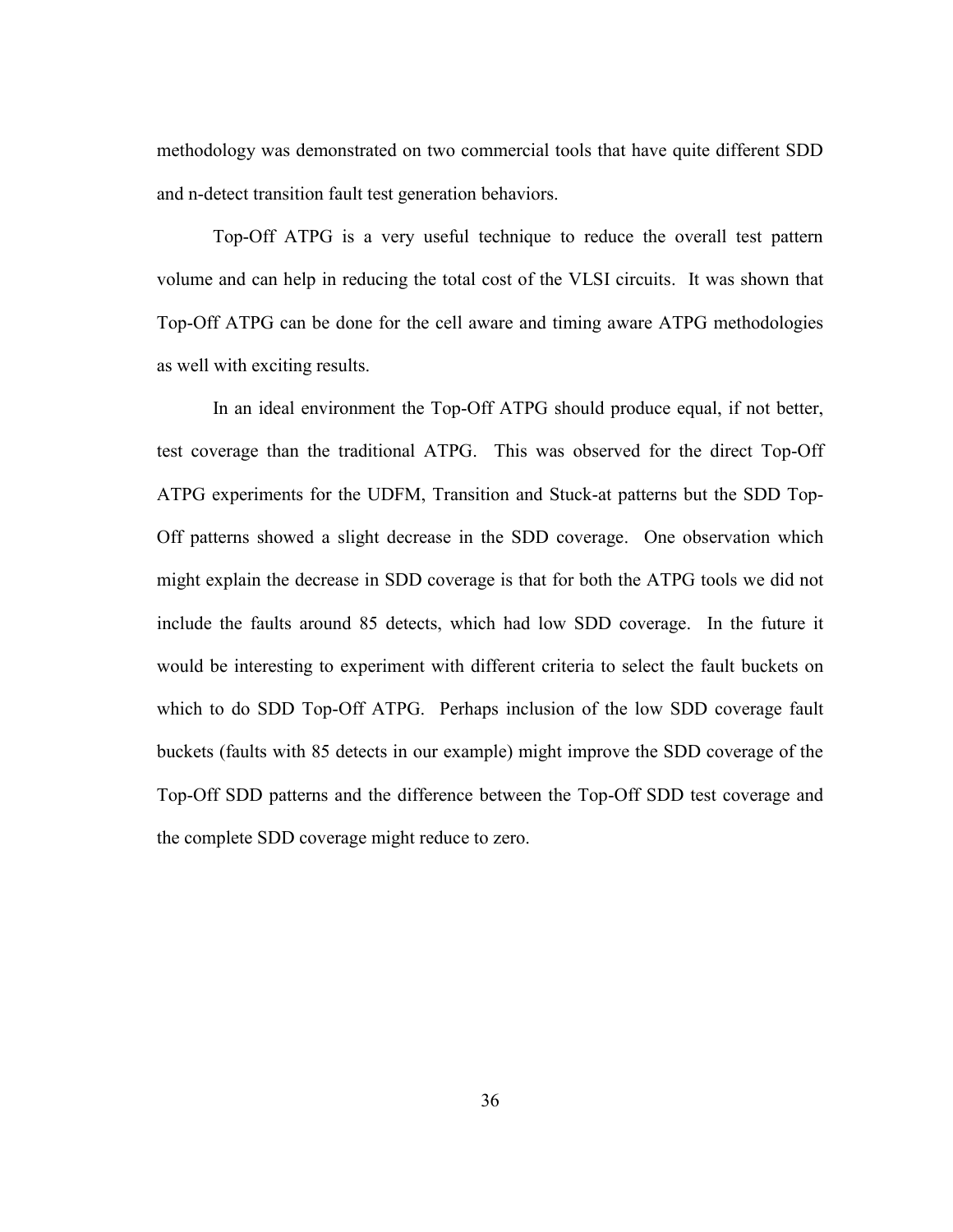#### REFERENCES

- <span id="page-43-0"></span>[1] Waicukauski, John A., et al. "Transition fault simulation." *Design & Test of Computers, IEEE* 4.2 (1987): 32-38.
- [2] Rusu, Stefan, et al. "Trends and challenges in VLSI technology scaling towards 100 nm." *Design Automation Conference, 2002. Proceedings of ASP-DAC 2002. 7th Asia and South Pacific and the 15th International Conference on VLSI Design. Proceedings.*. IEEE, 2002.
- [3] Bushnell, Michael, and Vishwani Agrawal. *Essentials of electronic testing for digital, memory, and mixed-signal VLSI circuits*. Vol. 17. Springer, 2000.
- [4] Devta-Prasanna, Narendra, et al. "Accurate measurement of small delay defect coverage of test patterns." *Test Conference, 2009. ITC 2009. International*. IEEE, 2009.
- [5] Yilmaz, Mahmut, Krishnendu Chakrabarty, and Mohammad Tehranipoor. "Testpattern grading and pattern selection for small-delay defects." *VLSI Test Symposium, 2008. VTS 2008. 26th IEEE*. IEEE, 2008.
- [6] Hapke, F., et al. "Defect-oriented cell-aware ATPG and fault simulation for industrial cell libraries and designs." *Test Conference, 2009. ITC 2009. International*. IEEE, 2009.
- [7] Macemon, Dave, "User Defined Fault Models", *Mentor Graphics White Paper,*  Sept 2011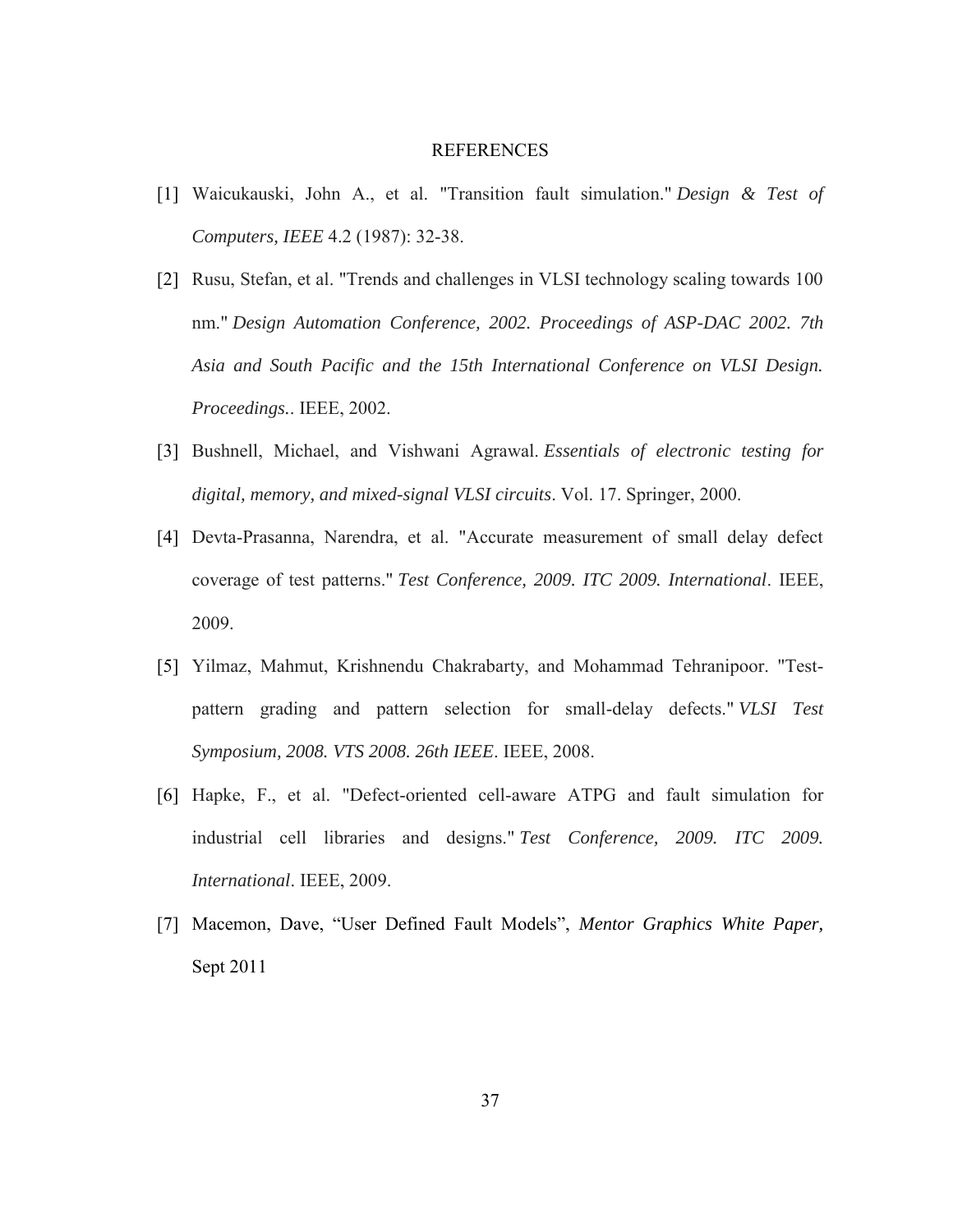- [8] Malaiya, Yashwant K., and Ramesh Narayanaswamy. "Modeling and testing for timing faults in synchronous sequential circuits." *Design & Test of Computers, IEEE* 1.4 (1984): 62-74.
- [9] Lin, Xijiang, et al. "Timing-aware ATPG for high quality at-speed testing of small delay defects." *Test Symposium, 2006. ATS'06. 15th Asian*. IEEE, 2006.
- [10] Galke, C., U. Gatzschmann, and H. T. Vierhaus. "Scan-Based SoC Test Using Space/Time Pattern Compaction Schemes." *Digital System Design: Architectures, Methods and Tools, 2006. DSD 2006. 9th EUROMICRO Conference on*. IEEE, 2006.
- [11] Roy, Rabindra K., et al. "Compaction of ATPG-generated test sequences for sequential circuits." *Computer-Aided Design, 1988. ICCAD-88. Digest of Technical Papers., IEEE International Conference on*. IEEE, 1988.
- [12] Goel, Sandeep Kumar, Narendra Devta-Prasanna, and Ritesh P. Turakhia. "Effective and efficient test pattern generation for small delay defect." *VLSI Test Symposium, 2009. VTS'09. 27th IEEE*. IEEE, 2009.
- [13] Noguchi, Koichiro, et al. "A small-delay defect detection technique for dependable LSIs." *VLSI Circuits, 2008 IEEE Symposium on*. IEEE, 2008.
- [14] Chang, C-JJ, and T. Kobayashi. "Test Quality Improvement with Timing-aware ATPG: Screening small delay defect case study." *Test Conference, 2008. ITC 2008. IEEE International*. IEEE, 2008.
- [15] Kajihara, Seiji, et al. "A framework of high-quality transition fault ATPG for scan circuits." *Test Conference, 2006. ITC'06. IEEE International*. IEEE, 2006.